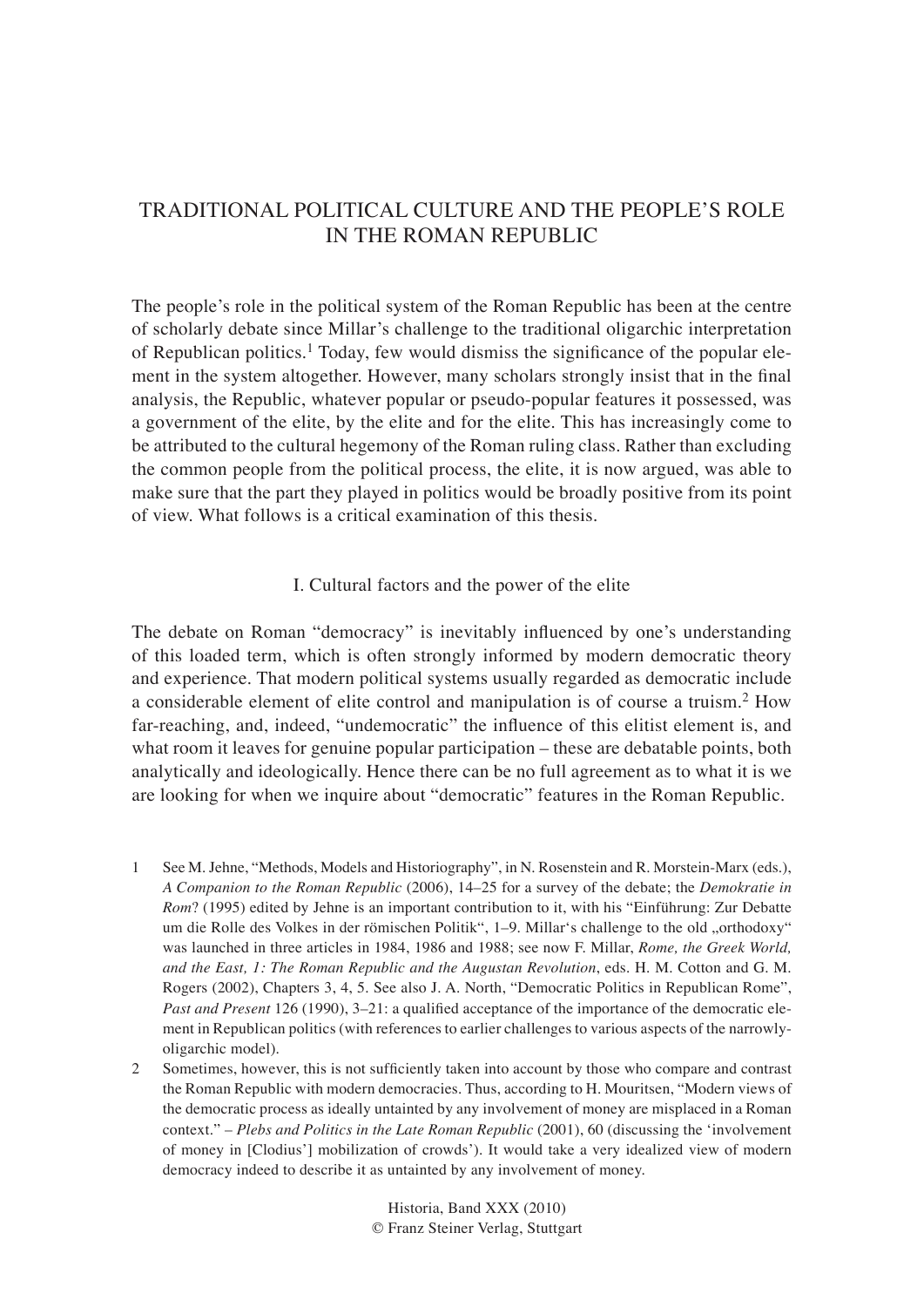Of course, some things about the Republican system were non-democratic in an uncontroversial sense, notably the wide powers of presiding magistrates in the assemblies, the absence of an equal and universal suffrage (among male citizens), and the practical impossibility for the great majority of citizens to attend the assemblies. Precisely in the Late Republic, when the assemblies were, as is widely acknowledged, more assertive and ready to defy the wishes of the senatorial elite (mainly in legislative votes), making, at least arguably, the system as a whole more "popular", they also became less representative of the citizen body as a whole, only a small fraction of which, both in Italy and in the huge city population, had any chance to attend and to vote. In this sense they – and hence the system – can be said to have become even less "democratic" than before.<sup>3</sup> But, while the well-known formal and quasi-formal constraints on popular participation are certainly noted and analyzed by scholars, the emphasis in the "oligarchic" argument seems to have shifted. Nowadays, there is a strong tendency to stress cultural and ideological factors when explaining the power of the Republican elite.

That the formal powers of the assemblies were wide-ranging has never been disputed. For all its power and influence, the senatorial elite could not govern the state without regular recourse to the assemblies; any oligarchic model of Republican politics must provide a convincing explanation as to how the elite could sway the people's votes. The notion that patronage dominated the voting behaviour of the Roman populace has been largely discredited; the exaggerated claims for the centrality of patronage in Rome were comprehensively refuted by P. Brunt in the late 1980s.<sup>4</sup> Of course, the huge economic and social resources of the Roman elite provided its members with ample opportunities to influence voters. Any description of Republican politics must take this circumstance into account. But it must also note that these resources were far from always sufficient to obtain the desirable political result.

However, while the governing class could not always have its way in the assemblies, it can still be argued that its will dominated them as a rule  $-$  to an extent sufficient to define the system as largely "oligarchic" with only modest qualifications. If the Roman voting populace did not consist of obedient armies of clients ready to march in any direction under patrons' orders, it can still be argued that its will, ostensibly free and

- 3 See M. Jehne, "Who Attended Roman Assemblies? Some Remarks on Political Participation in the Roman Republic", in Francisco Marco Simón, Francisco Pina Polo and José Remesal Rodrígues (eds.), *Repúblicas y ciudadanos: modelos de participación cívica en el mundo antiguo* (2006), esp. 225 n. 27; 234. On "how many Romans voted" see now Mouritsen, op. cit. (n. 2), 18–37, with calculations based on assessing the available space in the voting locations as well as the minimum time needed to complete the voting within a single day. Jehne (223–224) questions the latter calculation, while accepting the general picture presented by Mouritsen, with its emphasis on the limited scope of popular participation. Phillips suggests that, as regards the centuriate assembly in which propertyclasses voted consecutively, the available space in Campus Martius would need to accommodate only the voters of a single *classis* at a time, thus enabling a much greater number of people to vote than Mouritsen's suggested figure of 30.000 (though she does not believe this is what actually happened) – "Voter Turnout in Consular Elections", *Ancient History Bulletin* 18 (2004), 48–60. On the social composition of the voting assemblies and the *contione*s see below, note 11.
- 4 P. Brunt, *The Fall of the Roman Republic* (1988), Chapter 8: *Clientela*, 382–443. Even strongly "oligarchic" interpretations of Republican politics might today accept this view – see Mouritsen, op. cit. (n. 2), 3.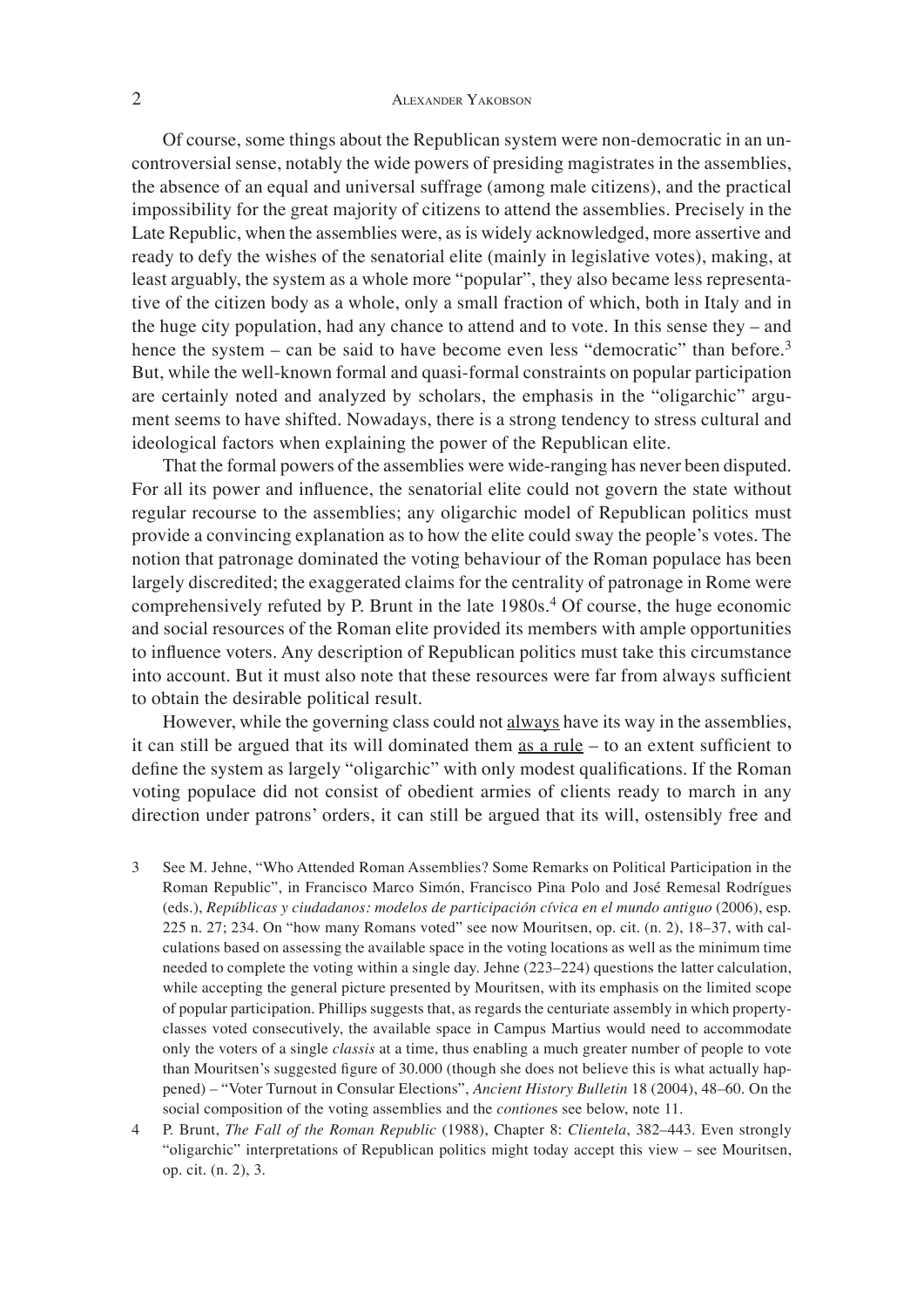occasionally "allowed" to assert itself, was influenced, manipulated and in the final analysis largely shaped from above by other, more subtle means.

The older oligarchic model of Republican politics is thus increasingly giving way to a more flexible and sophisticated one which attributes the power of the elite mainly to its ability to shape, rather than ignore or frustrate, the popular will. The "democratic" challenge to the traditional oligarchic model has succeeded to the extent of placing the people and their role at the centre of the debate on Republican politics. This role, however, is often seen as strengthening rather than undermining a fundamentally oligarchic political system.

Those who adopt this approach turn the tables on Millar on the issue of the openair, face-to-face nature of Roman public life and its effects on the balance of power between the common people and the elite. To Millar, the need to carry out public business "under the gaze of the Roman People" represented the accountability of all those engaged in politics and their dependence on public opinion.<sup>5</sup> However, since the governing class was literally "running the show", dominating the public discourse and the public sphere in general, it is argued that the natural effect of this "show" on the popular audience was to enhance the prestige of the elite. The "show" included both the ceremonial aspects of public meetings and the content of speeches from the Rostra. More broadly, it included the various rituals and spectacles, from triumphs to funeral processions and public speeches eulogizing Roman aristocrats, from games staged by magistrates to religious rites performed by priests belonging to the elite. All these fostered the prestige of the elite; so did the City's public architecture itself. Monuments in the Forum and elsewhere glorified the leading families of the Republic by recalling the heroic exploits of their previous generations; the images and legends on the Republic's coins conveyed the same message. The Roman citizen was thus systematically educated and conditioned to respect the authority of the Senate, to defer to nobility, to venerate the *mos maiorum* and to believe that the Roman state was in good hands when it was run by the descendants of those who had made it great.<sup>6</sup>

<sup>5</sup> See e. g. F. Millar, *The Crowd in Rome in the Late Republic* (1998), 9ff.

<sup>6</sup> What is defined here is a cultural and ideological model of elite domination, fully accepting the importance of popular participation, is presented in detail in K. J. Hölkeskamp, *Rekonstruktionen einer Republik. Die politische Kultur des antiken Rom und die Forschung der letzten Jahrzehnte* (2004) and R. Morstein-Marx, *Mass Oratory and Political Power in the Late Roman Republic* (2004). See also F. Pina Polo, *Contra Arma Verbis: Der Redner vor dem Volk in der späten römischen Republik,* trans. E. Liess (1996). E. Flaig, *Ritualisierte Politik. Zeichen, Gesten und Herrschaft im Alten Rom* (2003); A. Gorbeill, *Nature Embodied: Gesture in Ancient Rome* (2004), 112–113; Jehne, op. cit. (n. 1), 20–23; G. S. Sumi, *Ceremony and Power: Performing Politics in Rome between Republic and Empire* (2005), 1–46; Claudia Tiersch, "Politische Öffentlichkeit statt Mitbestimmung? Zur Bedeutung der *contiones* in der mittleren und späten römischen Republik", *Klio* 91 (2009), 40–68 (contrasting between the Middle and the Late Republic, and stressing that the popular legitimacy of the elite in the former period was enhanced by its ability and readiness to bestow substantial material benefits on the common people). The cultural and ideological model is partially accepted by Mouritsen – op. cit. (n. 2), 12–15, though he puts greater emphasis on the limited scope of popular participation in the assemblies. Cf. also North, op. cit. (n. 1), 17, stressing the "entrenched authority" of the Roman elite, and in particular the power resulting from its control of the state religion.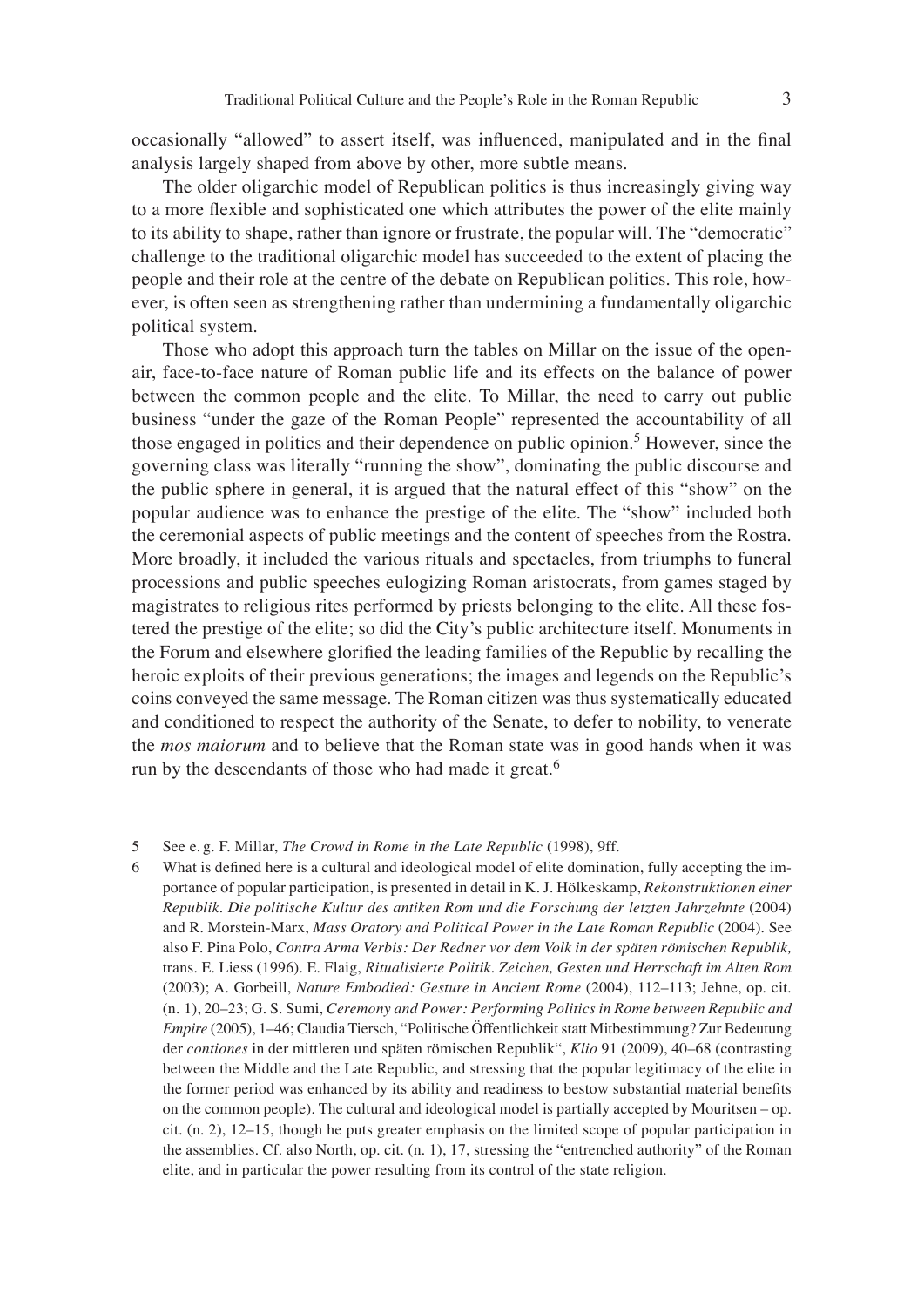There is, clearly, much truth in these arguments. Publicity, in and of itself, is not necessarily "democratic". The public rituals of the Republic systematically fostered the prestige of the senatorial elite. Public professions of respect for the People's rights and interests could serve to enhance the *auctoritas* of those enjoying privileged access to the speaker's platform (either the presiding magistrate or those given the floor by him – nearly always senators). Ostensibly Popular rhetoric could serve pro-senatorial purposes.

However, the champions of the Senate's authority had no monopoly on rhetorical manipulation. It was, by the same token, possible to profess allegiance to the *mos maiorum*, and even specifically to the authority of the Senate, in the service of *popularis* political goals. It is true that in both those cases the manipulative message came to the populace from above. But the fierce competition between members of the elite for the people's votes – the very soul of Republican politics precisely in its aristocratic aspect – encouraged splits within the governing class and created incentives for some of Rome's "oligarchs" to play the Popular card. In the Late Republic, this mechanism worked in a particularly powerful and often disruptive way; but in some measure it had been intrinsic to the system in earlier times as well.<sup>7</sup> Whenever this potential was realized, the people's champions enjoyed all the advantages that the Republican system bestowed on an "oligarch".

Many of these "champions" must of course have been highly opportunistic in their motives. It was only through the agency of such spokesmen that popular demands could be translated into effective political action. Popular legislation had to be introduced by a higher magistrate or a tribune and could not be initiated, Athenian-style, "from the floor of the Assembly". This indicates the limits of the people's power. But it is precisely by assuming that the *popularis* politicians' motives were often largely opportunistic that we can best appreciate the people's clout in Republican politics.<sup>8</sup> A genuine "people's friend" may act contrary to his better political judgment; if a sober opportunist treats the "multitude" as worth pandering to, this is a sure sign that that the multitude was far from powerless.

## II. The ambiguities of a traditional political culture

How did such conflicts within the elite look from the standpoint of the Roman populace – the target-audience of the Republic's rituals and ceremonies, its public monuments and public rhetoric? The educational message of all these things was, it should be noted, by no means unambiguous. They fostered, indeed, the people's respect for the traditional

- 7 On the Late Republic, cf. Morstein-Marx, op. cit. (n. 6), 283: "When, after 133, was the Roman elite not divided?" – with reference to North, op. cit. (n. 1), 18. For earlier and more "harmonious" times see Tiersch, op. cit. (n. 6), 52: divisions within the elite, creating an opening for the people to exercise their influence, were a realistic possibility (though their scope and frequency "are not to be overstated"). Cf. notes 21 and 22 below.
- 8 Cf. North's criticism of those who ignore "the importance of issues as vote-winners" by dwelling excessively on "the motives of elite members" who initiated reforms – op. cit. (n. 1), 9–10. In fact, the more "oligarchically" egoistic we assume the motives of the reformist politicians to have been, the more "democratically" significant is the fact that they chose Popular issues as vote-winners.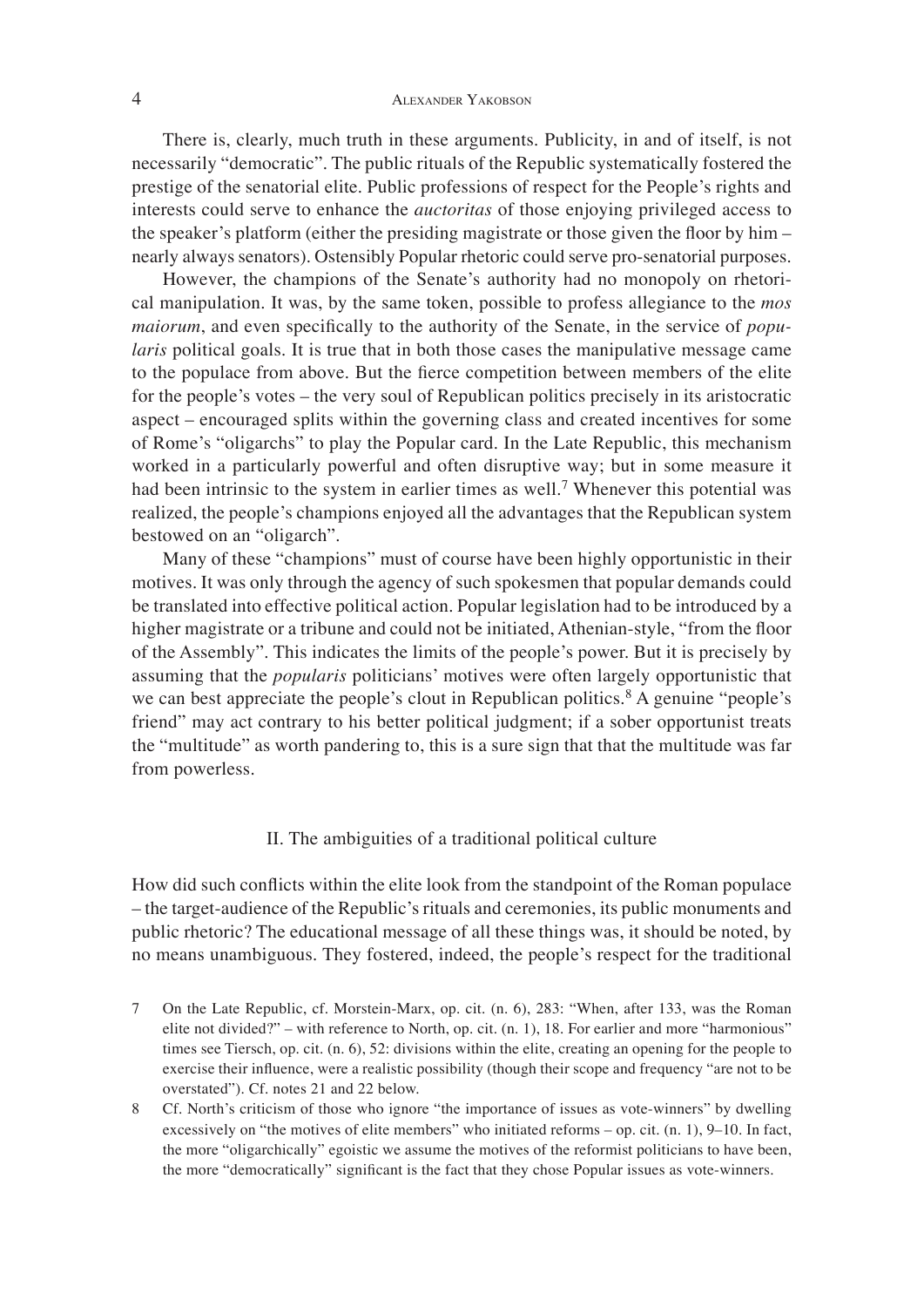values and the traditional elite – and, specifically, for the authority of the Senate. But they also celebrated – as part and parcel of the time-honoured Roman order of things – the majesty of the Roman People, its *libertas*, and, hence, the no-less-traditional power of its assemblies, as well as that of the people's traditional champions, the tribunes. Those who, for whatever reason, played the Popular card, did not have to leave, rhetorically, the safe harbour of *mos maiorum*. They could always claim that *mos maiorum*, with its powerful popular appeal, was on their side.

There were different ways of relating to the senatorial elite in addressing the People – all of them traditional and legitimate. It could be presented as **superior** to the common people in point of wisdom, experience, public service and *auctoritas*. Equally, however, it could to be portrayed as an **integral part** of the people, as when the glorious deeds of "our (common) ancestors" were recalled, and appeals made to common values and common pride in Rome's glories. And, when occasion demanded, the elite could be presented as fully and rightly **subject** to the People's ultimate power and authority. All these themes were equally traditional and, in principle, uncontroversial. Each of them might be invoked, emphasised and manipulated at an opportune moment.

An optimate addressing the People was usually no less careful than a *popularis* to pay rhetorical homage to the rights and liberties of *Populus Romanus*. Indeed, Morstein-Marx notes, in his study of contional rhetoric, that "in the late Republic any discernibly distinct ʻoptimate' ideology [in the sense of putting the *auctoritas* of the Senate above the People's power] tended to be kept out of the *contio*".9 Certainly, aristocratic homage to popular rights and interests might be hypocritical and manipulative; but this did not lessen its "educational" effect in shaping the popular audience's view of the People's exalted place in the traditional legitimate order of things.

Precisely because a public debate in Rome was a debate **within** the elite (in the broad sense of the term, comprising "seditious" tribunes no less than staunch optimates, "new men" as well as nobles<sup>10</sup>) **before** the People,<sup>11</sup> any controversial Popular claim voiced in public enjoyed some (often considerable) elitist support and legitimatiza-

- 9 Morstein-Marx, op. cit. (n. 6), 229; cf. Mouritsen, op. cit. (n. 2), 14. On rhetorical lengths to which a senior optimate senator might go in adopting a posture of subservience to the People see Cic. *De Or*. 1.225–226 (*senatum servire populo*).
- 10 It should be borne in mind that the Republican class of office-holders and office-seekers was considerably wider than the nobility with which it is sometimes identified; see e.g. Tiersch, op. cit. (n. 6), 52 (referring to disagreements within the political class as "innernobilitäre Differenzen").
- 11 Mouritsen suggests that the audience of the *contiones* was upper-class rather than popular: "the Forum belonged to the world of the elite rather than the populace in general" – op. cit. (n. 2), 45. According to Morstein-Marx, "this remarkable conclusion flies in the face of virtually all our characterizations of contional crowds…[moreover], on Mouritsen's own account, it [does not] apply straightforwardly to the late Republic [when the poor were often ʻmobilized' by popular politicians]" – op. cit. (n. 6), 42. n. 32; cf. 122–123. Cicero's famous characterisation of the late-Republican *plebs contionalis* – "this wretched starveling rabble that comes to *contione*s and sucks the treasury dry" (*Att*. 16.11) – even if exaggerated, cannot be pushed too far in the "elitist" direction. Jehne's conclusion is that the presence of the "ordinary plebs" in the assemblies was "more prominent than Mouritsen is willing to accept" – op. cit. (n. 3), 230; the *contiones* were dominated by "a relatively small group of ordinary plebeians living around the Forum"; while the "*comitia* attracted more and other participants than *contiones*" (232).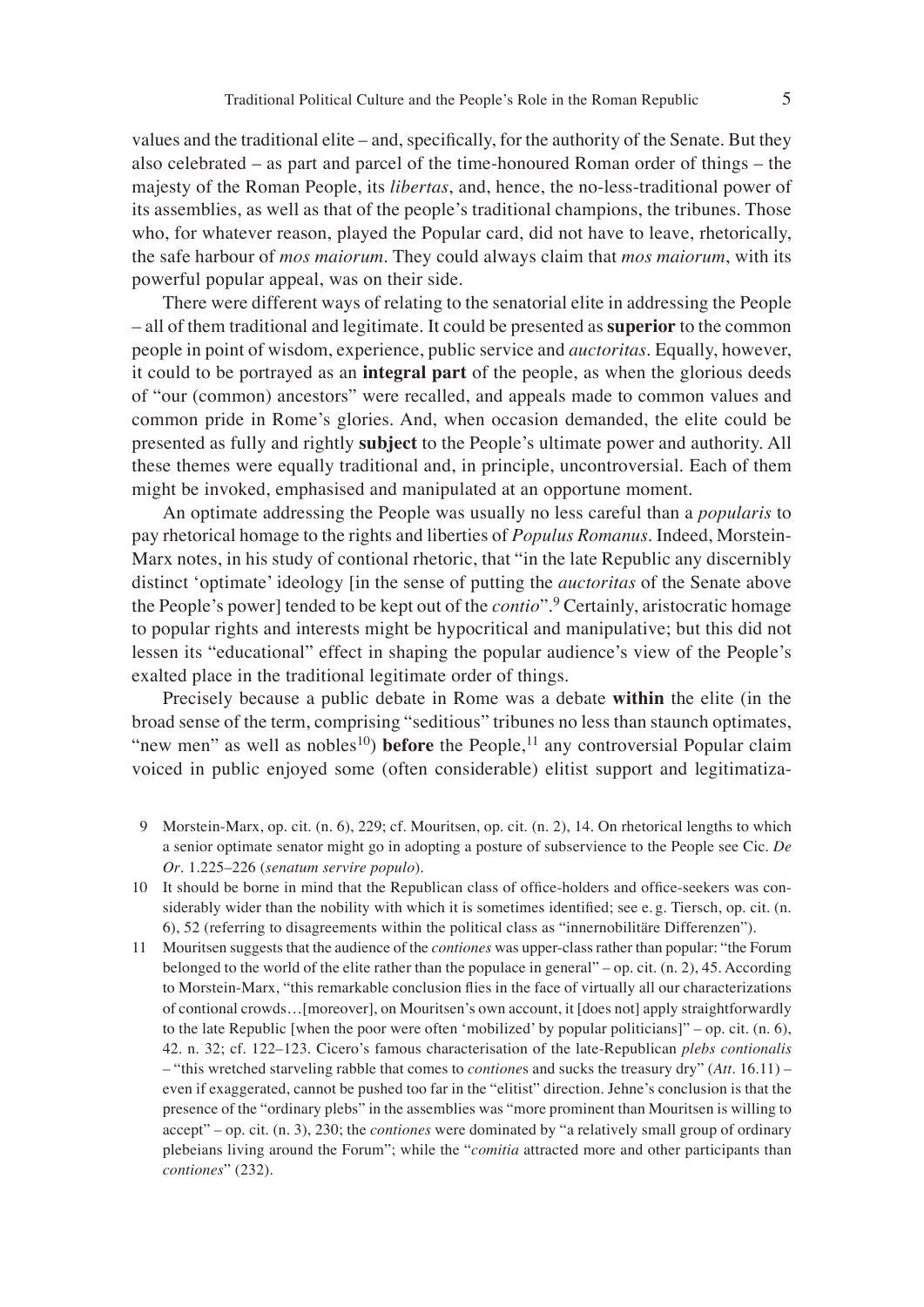tion. The Republican politicians' dependence on the people's votes meant that strong popular demands tended to find powerful elitist champions. The people's very respect for authority and tradition, fostered by the prevailing political culture, would then turn into a double-edged sword in the hand of the governing class.

Cicero's speech *Pro Lege Manilia*, urging the People to confer on Pompey his wideranging imperium in the East, demonstrates how senatorial opposition to a Popular bill could be effectively countered while preserving every appearance of traditionallyrequired proper respect for the *principes*. Cicero faces a delicate task, as *homo novus* confronting men of the highest nobility. He treats both grand optimate nobles leading the opposition to the bill, Quintus Catulus and Quintus Hortensius, with the greatest courtesy, extolling their *virtus* and *dignitas*, *consilium* and *integritas* (51; 59). "I admit that the *auctoritas* of these men … ought to have the greatest weight with you." On the present occasion, however, the people should consider the merits of the case, putting *auctoritas* aside (*omissis auctoritatibus* – 51). Cicero reminds his hearers that they had already, in the previous year (67) overruled a far more unanimous senatorial opposition by sending Pompey to his (brilliantly successful, as it turned out) campaign against pirates:

If you did this unadvisedly and with too little care for the interests of the Republic, those men are right in trying to temper your enthusiasm by their counsel; but if it was you, rather, who at that time better understood the public interest, you who, despite their opposition… brought honour to our Empire and safety to the whole world, then these great men (*isti principes*) should at last admit that they too, as well as all others, must bow to the authority of the Roman People  $(64)$ .<sup>12</sup>

The speech is Popular, but Cicero was never a radical *popularis*. His assertion of popular supremacy here is not at all a subversive innovation; it is no less traditional than the respect and consideration with which he treats the "right honourable gentlemen opposite".<sup>13</sup> However, having put the *principes*, politely but firmly, in their place, Cicero proceeds to assure his audience that his cause is not at all bereft of *auctoritas*:

But if you think that this cause needs the support of authority, you have the authority of one who is thoroughly experienced in all manner of wars and matters of highest importance, Publius Servilius…You have Gaius Curio, raised by your favour to the highest offices, a man of greatest achievements; Gnaeus Lentulus, known to all of you for his wisdom and *gravitas*, befitting the high offices which you bestowed upon him; Gaius Cassius, remarkable for his uprightness, *virtus* and constancy. See, then, whether we cannot answer the arguments of those who oppose us with the help of the *auctoritas* of these men. (68)

"Raised by your favour to the highest offices"; "wisdom and *gravitas*, befitting the high offices which you bestowed upon him" – is Cicero appealing to his audience's popular sentiment and civic pride, or to their deference to the *principes* and acceptance of hi-

<sup>12</sup> English translations will usually follow the Loeb edition.

<sup>13</sup> See C. E. W. Steel, *Cicero, Rhetoric and Empire* (2001), 174–181 on Cicero's "finely balanced" combination of *popularis* and conservative themes in the speech. Cf. Cicero's own description of the speech: *temperata oratione* (*Orat*. 102).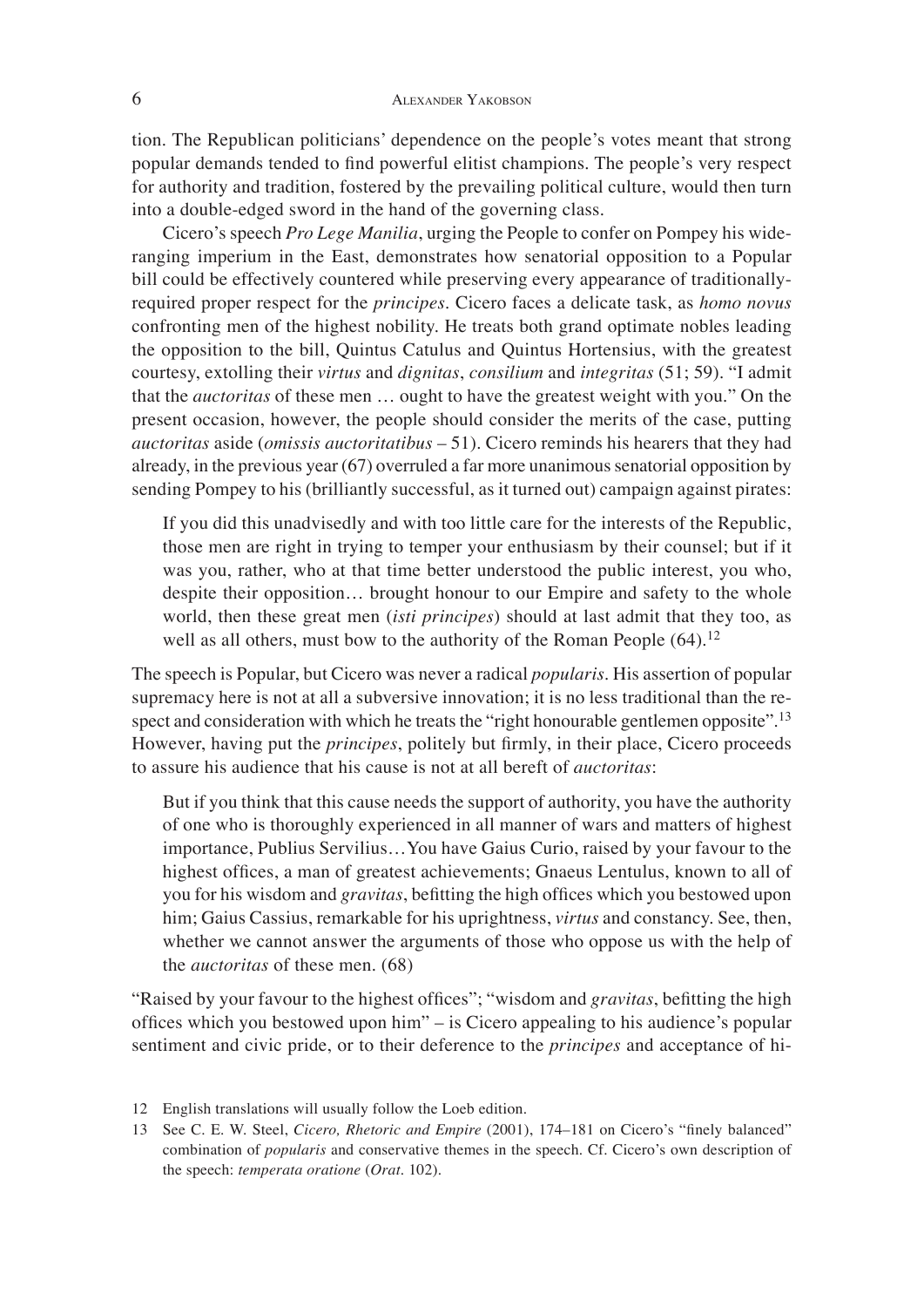erarchy? To both, obviously. The Republican *principes* were, by definition, "raised by [the People's] favour to the highest offices"; most of them could, as nobles, claim as much for their ancestors. Cicero, while defending a Popular cause opposed by powerful optimates, is addressing the people with the authority of a praetor ("now, since I possess such a measure of *auctoritas* as you … have wished to be mine" – 2). He addresses the assembled people from a platform raised high above his audience, with all the trappings of high office: the insignia, the lictors, the curule chair. All these devices were designed to impress the common people and instil in them the proper respect for *principes civitatis*; but they might also serve to empower, symbolically, a mere Tullius Cicero facing a Catulus and a Hortensiuis and calling on the people to reject their advice.14 Those listening to Cicero see "the familiar landmarks of the Comitium and the Forum [that constituted] a source of cognitive and emotional orientation for every citizen of Rome"; the "expressive energy"15 of the venerable place from which members of the elite addressed the populace, adorned and surrounded by monuments recalling Rome's glories, works for him. And, of course, Cicero is pleading the cause of Gnaeus Pompeius, with his immense authority and popularity at the time. In fact, his prestige after the successful campaign against pirates was so high that the senatorial opposition to the Manilian law was much weaker than the one that the Gabinian law had had to face the previous year (although, as Cicero recalls, the People felt sufficiently free to overrule the Senate in 67). It is sometimes suggested that Catulus and Hortensius were in fact rather isolated in the Senate at this point, being "the only significant opponents" of the Manilian bill.<sup>16</sup> If so, it is remarkable that Cicero does not try to present tem as a recalcitrant minority in the Senate. Perhaps the senatorial opposition was known to be much wider. Perhaps, on the other hand, the whole question of senatorial majority on this or that side of the argument was not quite as relevant, as far as the populace was concerned, as the notion of the elite's collective ideological hegemony implies.<sup>17</sup> Certainly, senatorial *auctoritas* mattered a lot to the common people. But one of the ways in which public opinion could be moulded and manipulated by members of the Republican elite was the ability of *popularis* politicians to claim that they enjoyed significant elitist support. Once this much could be asserted with any plausibility, it was not necessarily felt to be of decisive importance where the sympathies of most senators (whether or not formally expressed) lay.

Now let us try to look at this scene through the eyes of one of Cicero's hearers – a citizen whose outlook has been successfully shaped by the educational process of Republican public life as perceived by those who attribute the power of the Roman elite to

- 14 Cf. Hölkeskamp's justified insistence on a certain notional "oligarchic equality" between different members of the senatorial elite: op. cit. (n. 6) 39; cf. 90.
- 15 A. Vasaly, *Representations: Images of the World in Ciceronian Oratory* (1993), 104; 61. Vasaly notes that in the second century the Rostra, with its symbolic power, "became the principal scene of tribunician challenges to the status quo" and speaks of "the transformation of the Rostra into a *locus popularis*" – 73–74.
- 16 Steel, op. cit. (n. 13), 117–118.
- 17 Note that Cicero, in his speech before the People against the agrarian bill of Rullus (see below), does not argue – as he no doubt could plausibly have done, even without a formal vote – that it was opposed by the majority of the Senate.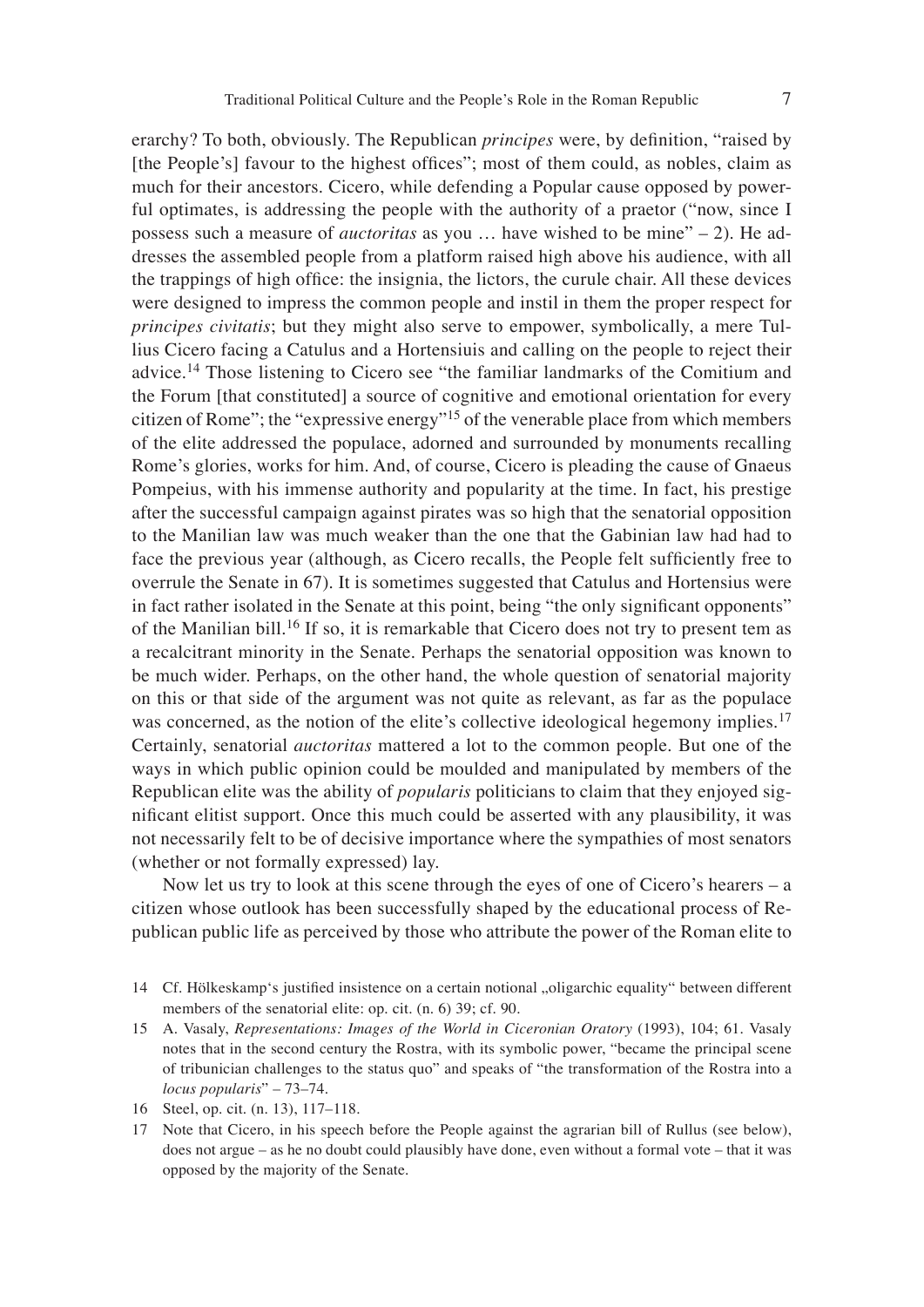its cultural hegemony. Let us assume that he has been an exemplary pupil, and has fully accepted the elite's "kollektiver Anspruch auf Fuhrung und Gehorsam, auf Anerkennung, Rang and Prestige".18 He is now being urged by a Roman praetor to vote for a measure enhancing the dignity of Gnaeus Pompeius Magnus – as well as, of course, serving the public interest; the bill is opposed by grand optimate nobles, but supported by some high-ranking senators. Who, exactly, is our citizen supposed to be "gehorsam" to, in this situation? He is facing, at this point, not a collective claim on his deference by the elite as a whole, but rival, conflicting claims. Moreover, respect for authority was not the only lesson that he our citizen has learned in his civic school. He has, presumably, been taught enough about the People's liberty to give him a degree of inner psychological freedom to make his choice even when it was obvious that the weight of senatorial *auctoritas* was not evenly matched on both sides of the argument.

Most Popular speakers addressing the populace did not, it is true, do so with the authority of a higher magistracy behind them. They were tribunes of the plebs, possessing an authority less solemn in outward appearance, but powerful and traditional in its own way. Moreover, from Tiberius Gracchus on, the most prominent *popularis* tribunes were nobles. Part of their appeal must have been precisely this characteristically Roman-Republican combination of aristocratic authority and popular legitimacy. It made them doubly formidable. In democratic Athens, famously, a smith or a shoemaker might get up in the Assembly and speak on issues of highest importance (Plat. *Prot*. 319 D). Not so in Rome. But those who did get to speak before the Roman People, urging the adoption of Popular measures, were far more dangerous to the elite than any smith or shoemaker could be. Of course, an aristocratic radical or revolutionary is a familiar figure not just in Roman (or Athenian) history. Such high-born "traitors to their class" have always been particularly potent (and hated by fellow aristocrats). What distinguishes the Roman Republic is the degree to which this phenomenon was inherent in the fundamental logic of the system.

Our postulated common citizen  $-$  a "good pupil" of the system  $-$  must have been deeply impressed whenever he heard such people.<sup>19</sup> He had been taught to respect a noble name – and to believe that nobles and senators had the People's best interests at heart. He could not, then, fail to be moved when Tiberius Sempronius Gracchus, the son of a

18 Hölkeskamp, op. cit. (n. 6), 79. Cf. Tiersch, op. cit. (n. 6), 45: the senatorial elite often united "gegenüber einem gehorsamen Volk".

19 Corbeill, op. cit. (n. 6) 107–139 suggests that an important part of the elite's cultural hegemony was its "ideology of the body" dealing with proper aristocratic appearance, dress, comportment and style of speaking. This ideology served as "a powerful political tool, a way of … proving … who is naturally born to lead" (123) as opposed to *popularis* politicians who are portrayed (by Cicero, in particular) as vulgar and undignified, and thus untrustworthy. Appearance must have been important, but Corbeill is perhaps too willing to accept Cicero's far-from-unbiased descriptions at face value. It is a fact that in many cases *popularis* politicians did not "excite aesthetic revulsion" (132) among the voters – which is what mattered. Cicero himself admits, as Corbeill notes, that at any rate the *populares* of the past were admired, among other things, precisely for their appearance: the people "loved these men's name, speech, face … and walk" (*Sest*. 105). Presumably, these people, many of them nobles, sought and often managed to strike the right balance between aristocratic *gravitas* and common touch.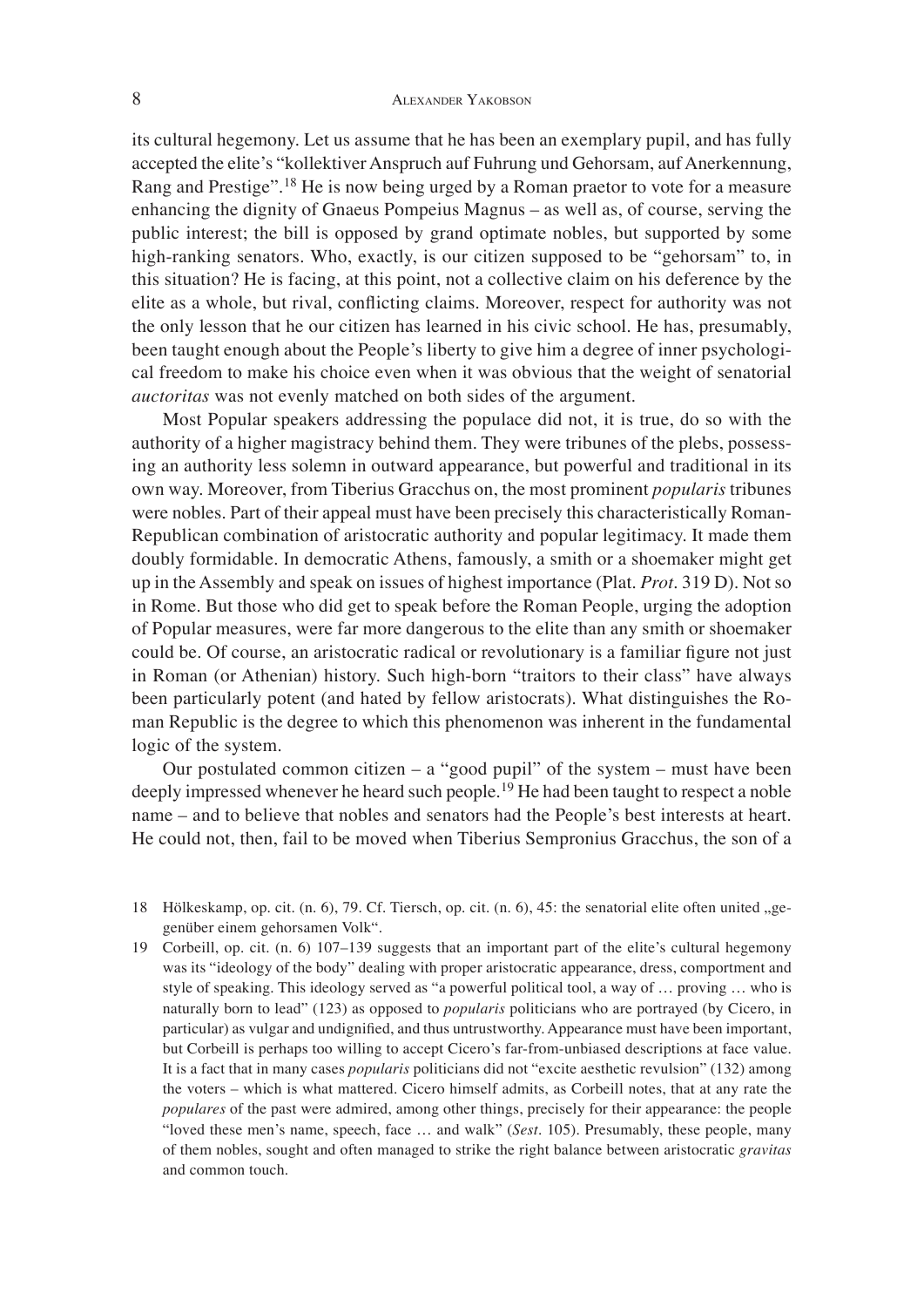twice-consul and censor and of Cornelia, the daughter of Scipio Africanus, came forward, supported by a group of illustrious nobles, to defend the People's rights – traditional, lawful, time-honoured rights. Such men could be relied on not to introduce pernicious innovations. It is true that their enemies accused them of doing just that – but, after all, what could be more traditional than the old law limiting private possession of *ager publicus*?20 The popular cause of agrarian reform enjoyed both aristocratic support and traditional justification. This helps explain how, in a hierarchic and deferential society, the agrarian bill of Tiberius, strongly opposed as it was not just by most senators but also by numerous other wealthy possessors of public land, could be passed by open voting in the assembly – presumably, by on overwhelming majority (since the 18 tribes voting first had been unanimous in deposing Octavius).

This dramatic spectacle – "A True Noble Defending the People's Rights" – would be staged repeatedly in the Late Republic; but it is also attested for the more "harmonious" pre-Gracchan times.21 In 137 a law introducing the secret ballot in judicial assemblies was carried by a tribune against strong senatorial opposition (Cic. *Brut*. 97). Those who opposed the ballot must have claimed that it was an unwarranted innovation. Such an argument could not be lightly dismissed by the people of Rome. They must, therefore, have found it very reassuring that the bill was initiated by Lucius Cassius Longinus Ravilla (the famous jurist), and supported by Publius Cornelius Scipio Aemilianus Africanus.<sup>22</sup> It is not hard to reconstruct the arguments used to rebut the charge of innovation: the people's traditional liberty was being infringed by *pauci potentes*, who were putting undue pressure on the humbler voters. The ballot was merely a technical device needed to enable the voters to preserve – or rather, restore – the free suffrage that was, since Romulus, their birthright as Roman citizens.

In fact, precisely this line of argument is reflected in an unlikely source  $-$  Quintus Cicero's attack on the ballot laws in *De Legibus* (3.34): "The people never asked for this law when they were free; they demanded it only when they were oppressed by the power and might of the *principes*." This account paints pre-Gracchan political realities in distinctly late-Republican colours. There may be an element of anachronism here, but it is also possible that the difference between the largely-undocumented decades before 133 and what followed was, though significant (chiefly as regards political violence),

- 20 T. P. Wiseman argues that the tradition on Romulus distributing the territory of Rome to citizens in equal lots (Dion. Hal. 2.7.4; 2.28.3) is part of a broader the *popularis* tradition attributing the idea of civic equality, in particular regarding the distribution of land, to the founder of the City – *Remembering the Roman People: Essays on Late-Republican Politics and Literature* (2009), 81–98.
- 21 Cf. L. R. Taylor, "Forerunners of the Gracchi", *JRS* 52 (1962), 19–27; A. W. Lintott, ʻDemocracy in the Middle Republic', *ZSSR* 104 (1987), 34–52; cf. next note. Claudia Tiersch stresses that the growing conflict of interests between the elite and the common people encouraged some members of the political class to play the Popular card "already before the Gracchi" – op. cit. (n. 6), 55 (with reference to Val. Max. 3.7.3). All in all, however, I believe that her account overstates the dichotomy between the Middle Republic and the later one. Competition for popular favour within the senatorial elite was robust enough in the former period; on the other hand, the elite's prestige and authority, though weakened, did not collapse during the Republic's last century – among other things, presumably, because "the people's friends" emerged from its own ranks.
- 22 For Scipio Aemilianus as a (pre-Gracchan) *popularis* see A. E. Astin, *Scipio Aemilianus* (1967), esp. 26–34.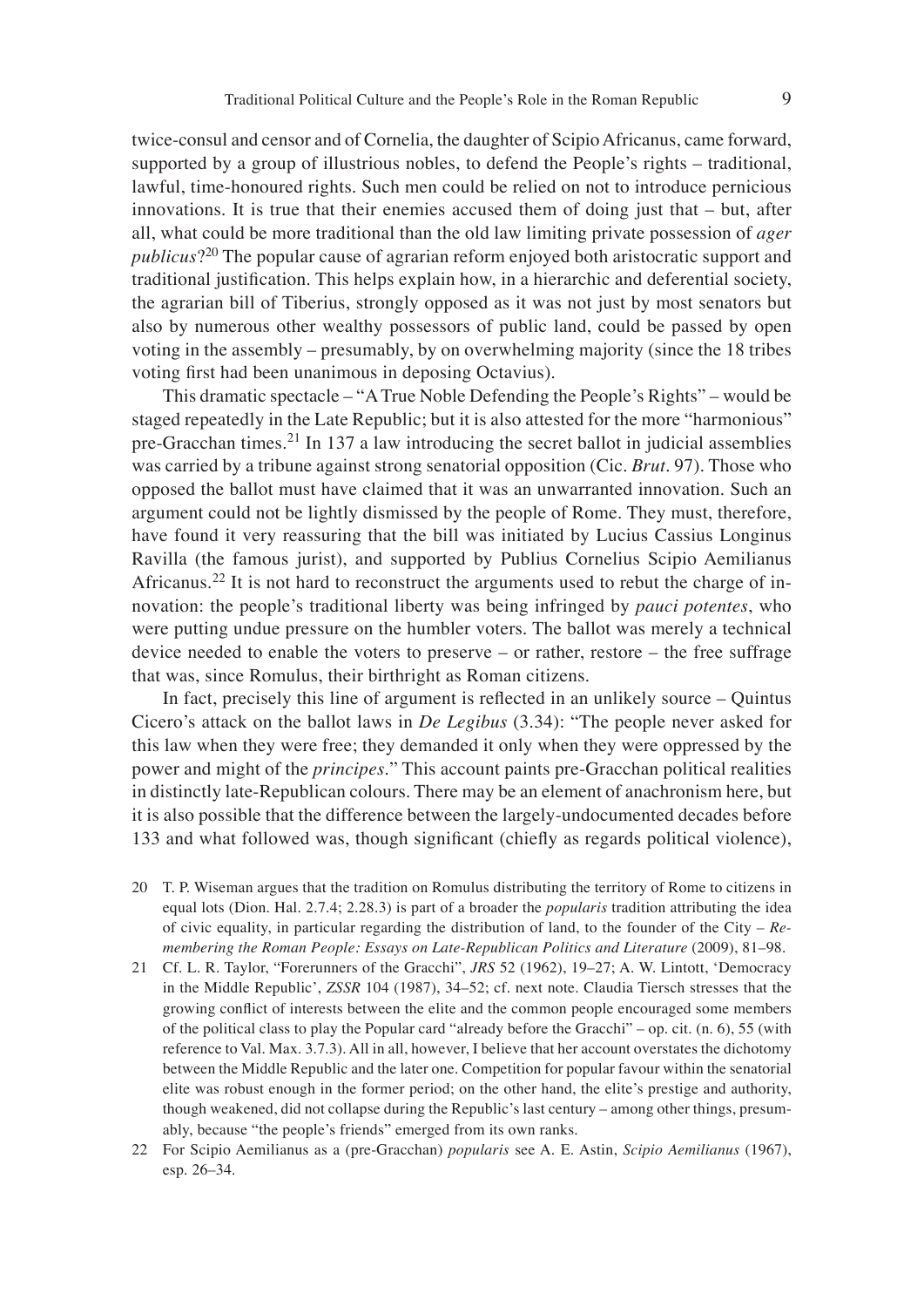less decisive than often thought. At any rate, the language of the passage is a curious example of radical Popular phraseology appropriated by a diehard optimate, as personified by Quintus Cicero, in a treatise aimed at a high-class audience. Such a thing could only happen because *popularis* rhetoric was a legitimate aspect of traditional Roman discourse.<sup>23</sup>

The supporters of the Cassian law did not have to admit or to feel that they were acting in any way contrary to the lessons inculcated in them by their traditionalist "civic education". The same holds true, in all probability, for every other piece of Popular legislation. Not that innovation, as such, could not be defended in terms of legitimate public discourse. It could be plausibly argued that it was a time-honoured Roman tradition to innovate when necessary: *maiores nostros … semper ad novos casus temporum novorum consiliorum rationes accomodasse* – Cic. *Leg. Man*. 60. Even sedition could be justified by respectable historical precedents from the "struggle of the orders".<sup>24</sup> The secessions of the plebs as a precedent for defending liberty were enough of a rhetorical commonplace to be invoked by the optimate leader Q. Catulus in his speech before the people opposing the Manilian law with the "unconstitutional" powers it conferred on Pompey. (Plut. *Pomp*. 30.4).

Even truly subversive and confrontational rhetoric, unlike anything we hear from Cicero wearing his Popular hat, or anything that is likely to have been said by Cassius Longinus and Scipio Aemilianus, did not have to step openly outside the bounds of traditional – hence legitimate – discourse. Sallust relates the speech by Gaius Memmius, tribune of 111, attacking the senatorial mishandling of the Numidian war (*Jug*. 31). Memmius speaks of *opes factionis* and *superbia paucorum* (31.1–2), dwells on the murder of the Gracchi (31.7–8) in a highly inflammatory manner (not at all to be compared to Cicero's pseudo-*popularis* positive references to them<sup>25</sup>), and describes the people as "enslaved" to the oligarchy. But, of course, the popular liberty he is defending is entirely traditional – a precious inheritance handed over to the present generation of Romans by "our ancestors" (5; 6; 8; 17 – the secessions of the plebs are repeatedly alluded to).

Moreover, when this upholder of popular rights mentions the authority of the Senate, he purports to defend it, decrying its betrayal by the corrupt clique in power (which he naturally refuses to identify with the Senate as a whole): *Hosti acerrumo prodita senatus auctoritas, proditum imperium vostrum est* (*Jug*. 31.25). Cicero speaks of *populares*  who are in the habit of praising the Senate of the past in order to bring *invidia* on the present-day Senate (*Rab. perd*. 20). Those who used such tactics will have professed

- 23 Wiseman refers to "two rival ideologies, two mutually incompatible understandings of what the republic was" – op. cit. (n. 20), 9. Perhaps it is better to speak of different trends within the same widely avowed ideology – though policy differences between *optimates* and *populares* might be very sharp. Wiseman stresses, throughout his book, that the *popularis* ideology was no less grounded in Roman history and, in the eyes of its supporters, justified by tradition, than the optimate one.
- 24 See, e. g. Cic. *Acad*. 2.13 f.; *De Or*. 2.124; Asc. 76–78 C. (*Pro Cornelio*); Sall. *Hist*. 3.1–7; 15 (*Oratio Macri*). On the *popularis* tradition and the use of historical *exempla* see N. Mackie, "*Popularis* Ideology and Popular Politics at Rome in the First Century B.C.", *Rheinisches Museum für Philologie* 135 (1992), 49–73.
- 25 *Leg. agr*. 2.10; *Rab. perd*. 14–15. See A. Robinson, "Cicero's Use of the Gracchi in Two Speeches before the People", *Athens and Rome* 39 (1994), 71–76.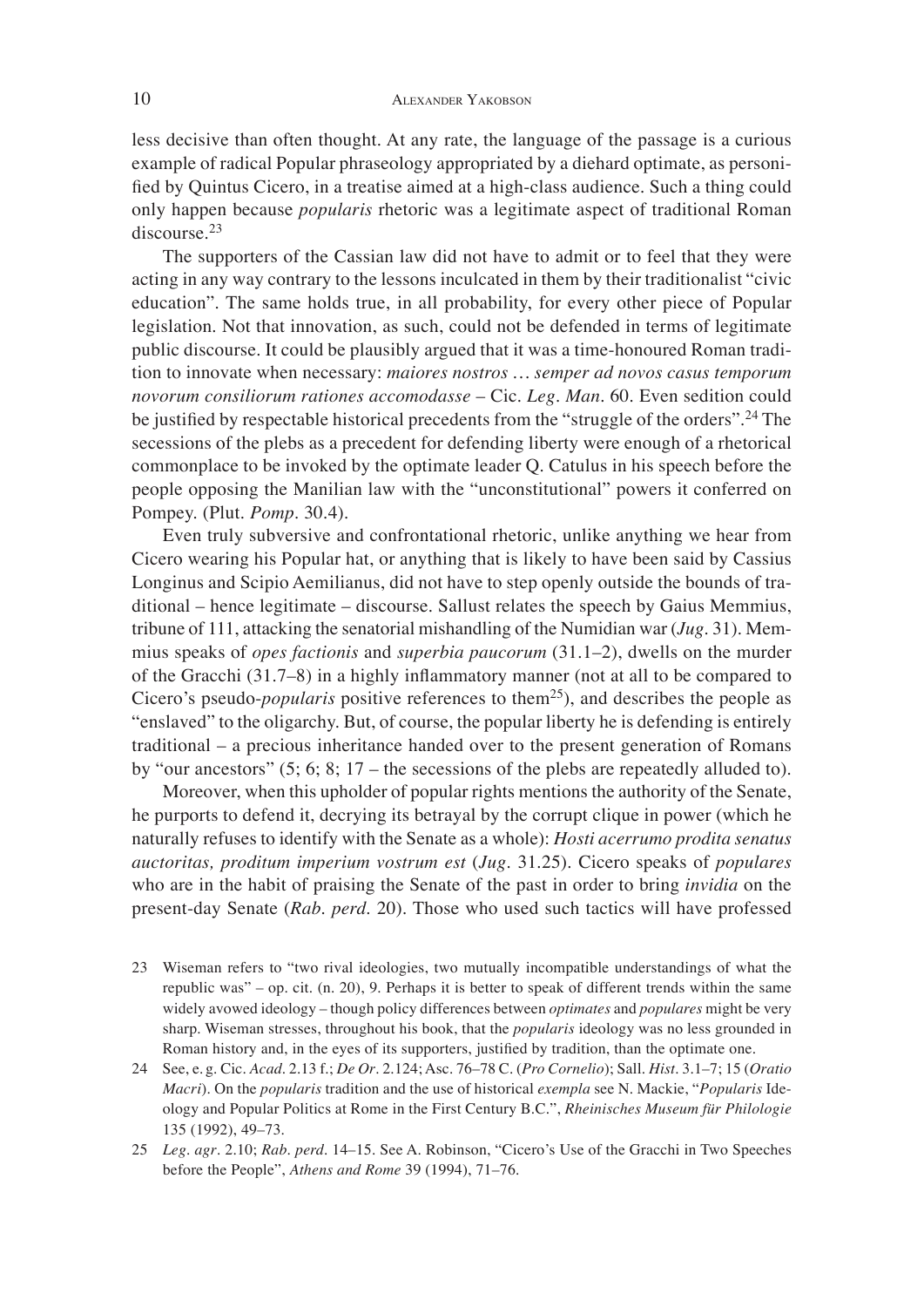great admiration for the true senatorial tradition – which, sadly, was being brought into disrepute by the *pauci*. Despite what Cicero says here, they did not have to identify these *pauci* with the contemporary Senate, and certainly not with the principle of senatorial authority. "Those who took up an oppositional stance against ʻthe Senate' did not, as a rule, decry the hallowed institution as much as its present corrupt leadership." <sup>26</sup>

Other traditional optimate themes, such as the need to protect the public treasury and the rights of Rome's allies (arguments often raised against measures benefitting the populace) could also be appropriated by *populares*. Gaius Gracchus is a case in point. Cicero notes, sarcastically, that Gaius spoke in public as if he were a guardian and watchdog of the treasury (*Tusc. Disp*. 3.48). The symbolic power of archaic procedures and religious rituals was likewise not a monopoly of the "oligarchy": witness the proceedings against Rabirius in 63 with their elaborate archaisms and Clodius' dedication of the shrine to Liberty on the site of Cicero's destroyed house in 58.

If *populares* could manipulatively extol the Senate of the past in order to discredit contemporary oligarchs, Cicero was happy to return the compliment by contrasting contemporary *populares* with their altogether more respectable predecessors. He praised (*Leg. agr*. 2.10) before the People the agrarian – and other – laws of the Gracchi (not to be compared to Rullus's reckless and dangerous bill) and the genuine devotion of Gaius Gracchus to the cause of liberty and inviolability of Roman citizens (that should put to shame those cruelly seeking to execute Rabirius – *Rab. perd*. 12–15).27 In *Pro Sestio*, addressing an upper-class jury, Cicero contrasts Clodius, who allegedly relied on hired mobs, with the *populares* of old who at any rate represented genuine popular demands, often based on the popular understanding of liberty (*Sest*. 103–105). Demands voiced in the name of liberty and enjoying authentic popular support were by definition legitimate – even if misguided, as Cicero argues. Accusing one's rivals of betraying what is best in their own tradition is a well-known rhetorical device – as when an American president's opponents make invidious comparisons between him and his distinguished predecessors of the same party. This form of reproach is only available when a certain fundamental legitimacy is conceded to the other side.<sup>28</sup>

- 26 Morstein-Marx, op. cit. (n. 6), 231; see n. 119 on "Caesar's portrayal, at the beginning of the *Civil War* [1.2], of a Senate cowed by a truculent *factio* in 49". Suggestions that the Late-Republican Senate lost its popular legitimacy – thus, e. g., Tiersch, op. cit. (n. 6), 65 – seem exaggerated. According to Mackie (n. 24 above), "some *populares* may have had no time at all for *senatus auctoritas*" (58). Tiberius Gracchus was alleged to have declared his wish to remove the Senate from the political arena: *interempto senatu omnia per plebem agi debere* – Val. Max. 3.2.17. This may well be a hostile tradition greatly overstating anything that Tiberius was ever likely to say in public (cf. Diod. 34/35.25.1; App. *B. Civ*. 1.22 for Gaius Gracchus). The sources do give the impression that the *optimates* were more committed, rhetorically, to the People's liberty than the *populares* to *auctoritas senatus*; but the evidence on optimate attitudes is also more copious, thanks mainly to Cicero.
- 27 Cf. *Leg. agr*. 2.18–19 Rullus contrasted unfavourably with Cn. Domitius, the author of a *popularis* law introducing popular election of priests (104). On Cicero's appropriation of *popularis* (including pro-Gracchan) themes see R. W. Cape, Jr., "Cicero's Consular Speeches", in J. M. May (ed.), *Brill's Companion to Cicero: Oratory and Rhetoric* (2002), 133–135.
- 28 Cf. *Dom*. 77 (Cicero is indignant over the violation of his civic rights): *est hoc tribunicium, est populare*?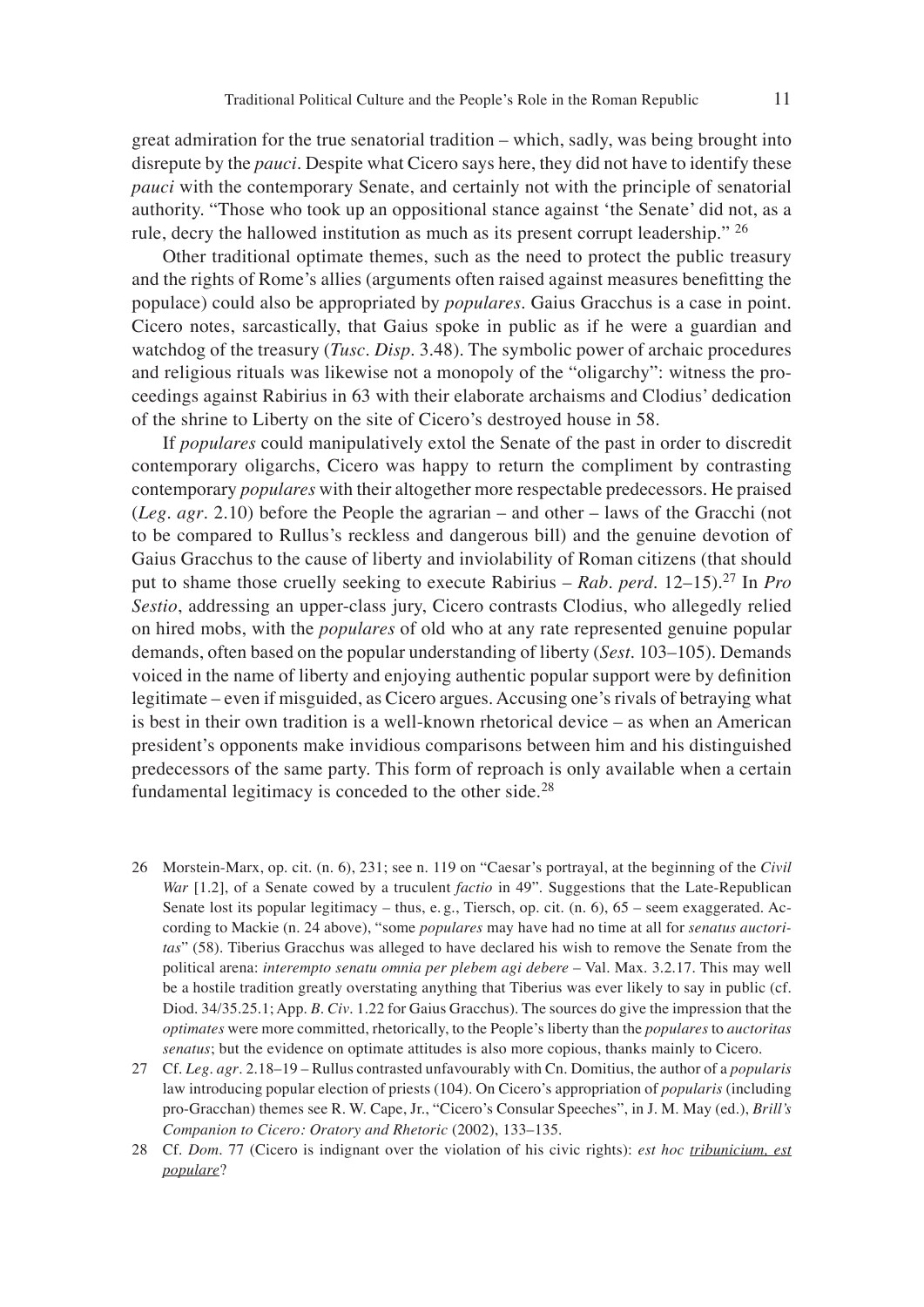Even contemporary *populares* could be complimented as such, in order to put more radical ones in a negative light. In *Cat*. 4.9 Cicero, noting Caesar's consistent Popular stance in politics, praises him as a "true *popularis*", contrasting him with irresponsible demagogues. A "true *popularis*" could thus, occasionally, denote a real *popularis* rather than a defender of senatorial authority trying to steal the popular mantle from the "opposition", a respectable political opponent expressing a legitimate aspect of Roman tradition (though this is not, admittedly, Cicero's usual way of employing the term<sup>29</sup>). If this much was conceded by Cicero in the Senate, no radical politician addressing the People needed to suffer from a deficit of traditional legitimacy.

If the "*populares* [made] as much play with *mos maiorum* as their opponents"30, it was because *mos maiorum* included elements which lent themselves to such uses. It has often been noted that the tribunate of the plebs was, after the "struggle of the orders", integrated into the system and largely "domesticated". But this also meant that the popular, and even revolutionary element of Roman tradition represented by the tribunate was likewise integrated and legitimized.

### III. The Roman *contio*: the balance of power

The same broadly defined, though variously and flexibly interpreted, system of basic values, purporting to reflect the *mos maiorum*, was, for all we know, shared avowedly by all those engaged in Republican politics. But this very fact, which empowered critics of the status quo by allowing them to claim traditional legitimacy, can also be regarded as fundamentally favourable to the stability of the system and thus, to the collective interests of the elite (beyond any specific disagreements within it). Morstein-Marx, in an important study of the Roman *contio*, argues that the "ideological monotony" of the Republican public discourse – the fact that both *popularis* and *optimate* speakers regularly "pledged their allegiance to the same principles and goals" and relied on the same historical *exempla* – "posed a difficult problem of discernment" for their popular audience and left it largely dependent on elite speakers and their manipulations. Moreover, mainly because of the presiding magistrates' discretionary powers, "the distribution of power between speaker and audience" in a *contio*, was "so unequal" "that the latter was, to an extraordinary degree, at the mercy of speakers and their representations".<sup>31</sup> This combination of cultural assets and procedural tools at the elite's disposal, re-enforcing each other and shaping the public discourse, leads him to conclude that the *contio* was

- 29 See R. Seager, "Cicero and the Word *Popularis*", *The Classical Quarterly* 66 (1972), 328–338. Mouritsen rightly stresses the ability of *optimates* to "appropriate" and manipulate popular catchwords such as *libertas*, and even the term "*popularis*" itself – op. cit. (n. 2), 12. But the parallel ability of *populares* to appropriate terms and themes enjoying traditional and even specifically elitist legitimacy also needs to be taken into account.
- 30 Brunt, op. cit. (n. 4), 330.
- 31 Morstein-Marx, op. cit. (n. 6), 240; 194. Morstein-Marx qualifies his acceptance of the picture of elite hegemony drawn by Hölkeskamp by stressing that the citizens were "active [though] disadvantaged co-constructors of contional discourse" rather than "passive consumers of elite ideology" (32 n. 115).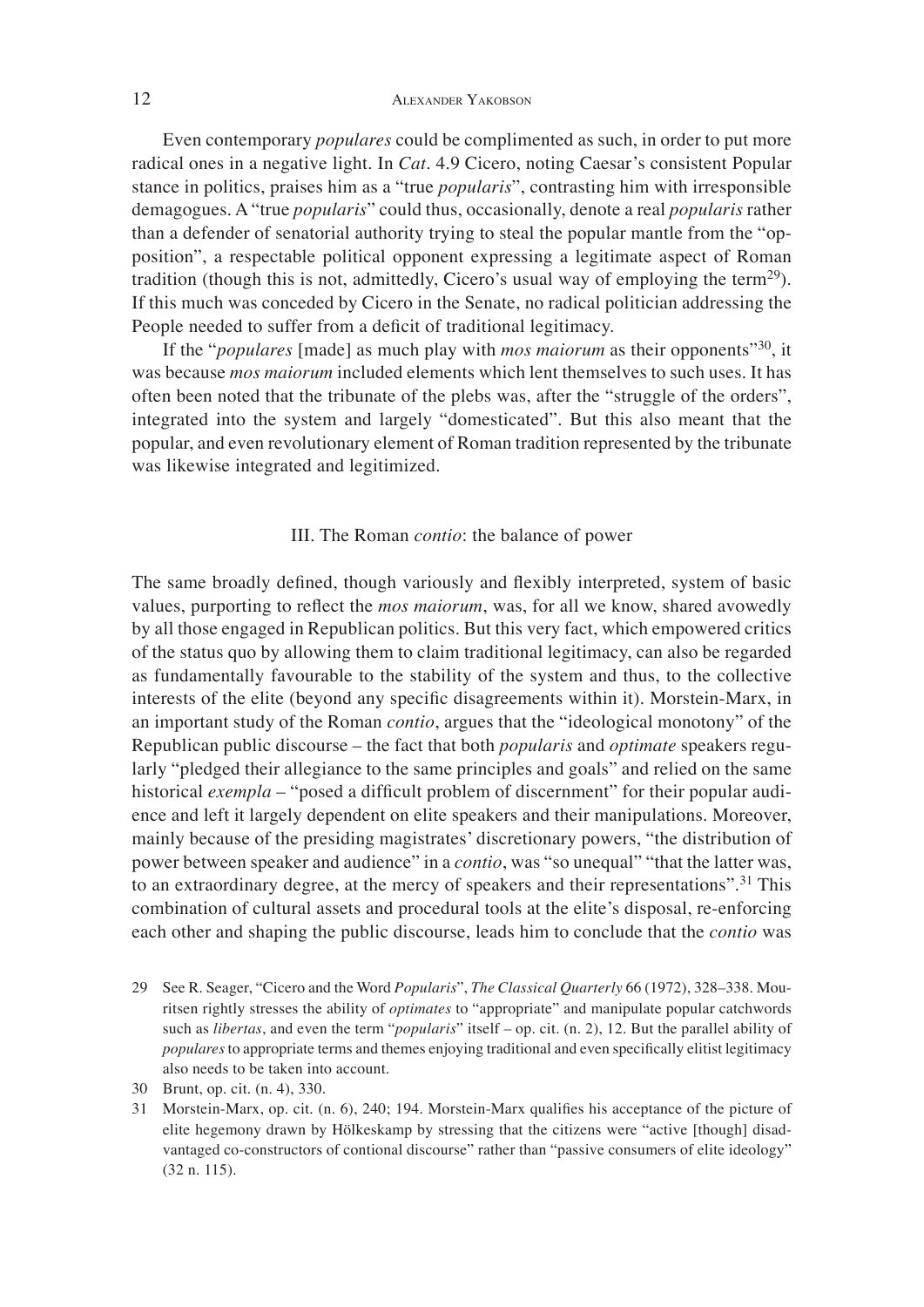an essentially hierarchical and conservative institution. Its overall impact – for all its ostensibly popular aspects, and in large measure precisely because of them – was to strengthen the legitimacy and power of the governing class.

There is, of course, as Morstein-Marx notes, nothing uniquely Roman about rhetorical manipulations by politicians seeking to influence public opinion. The question is whether the Roman elite was in a uniquely strong position vis-à-vis the people in this respect.32 The modern-democratic manipulation is different in various ways; not all of them are necessarily weaker than those practiced in Rome. Modern politicians belong, formally, to a political party. It is certainly not unknown for them to steal their opponents' ideological and rhetorical clothes – indeed, brilliant political careers have been built on precisely this principle. But it is true that a Labour candidate in Britain will not present him – or herself to the electorate as "the true Tory"33 in the same way that Cicero posed as a "true *popularis*" while opposing the agrarian bill of Rullus (*Leg. agr*. 2.6; 9); though on the other hand few Tories will fail to claim, not indeed that they are "true Labourites", but that they have the true interests of working people at heart (the closer analogy to Cicero's "*vere popularis*"). In this sense, the possibilities of manipulation available to Roman politicians, who did not wear a formal political label, were greater.

But it is not obvious that, all in all, the opportunities for manipulating public opinion afforded by modern organized politics, modern techniques of PR, "spin" and campaigning, as well as the modern system of representative, as opposed to direct, democracy, are less far-reaching than those provided by the Roman *contio*. Nor is it obvious that, for all the flaws of the *contio* from the viewpoint of modern theories of fair and rational debate, "the distribution of power between speaker and audience" produced by modern mass media is invariably more equal than the one that prevailed in the Roman Forum.

Moreover, the *contio* as an institution was much less (procedurally) "undemocratic" than each particular *contio*, since competing *contiones* on controversial issues could be, and regularly were, held by rival magistrates and tribunes, with one procedural unfairness and political bias offsetting, as it were, another one. It stands to reason that even the "holder" of the individual *contio* would thus be encouraged to show some restraint in using his discretionary powers. A Roman politician failing to show such restraint knew that he might find himself, in the future, at the receiving end of similar treatment by a rival presiding magistrate. The system was certainly open to abuses, particularly when one felt that popular sentiment was strongly on one's side. Normally, however, a degree of "mutual deterrence" must have prevailed among politicians – though towards the end of the Republic, admittedly, it grew less and less effective.

Moreover, precisely those features of the *contio* that are rightly described as "undemocratic" in the sense of lacking procedural fairness often tended, at any rate in the Late Republic, to produce Popular political results. Reasoned opposition to proposals enjoying strong and vociferous popular support was often impossible. The widespread practice of "producing" an opponent and questioning him in public "was … a form of political theatre designed to stampede opposition to popular measures by forcing opponents to confront the ostensibly manifest Will of the Roman People" (as in the case

<sup>32</sup> Morstein-Marx, op. cit. (n. 6), 201.

<sup>33</sup> Thus Morstein-Marx, op. cit. (n. 6), 230.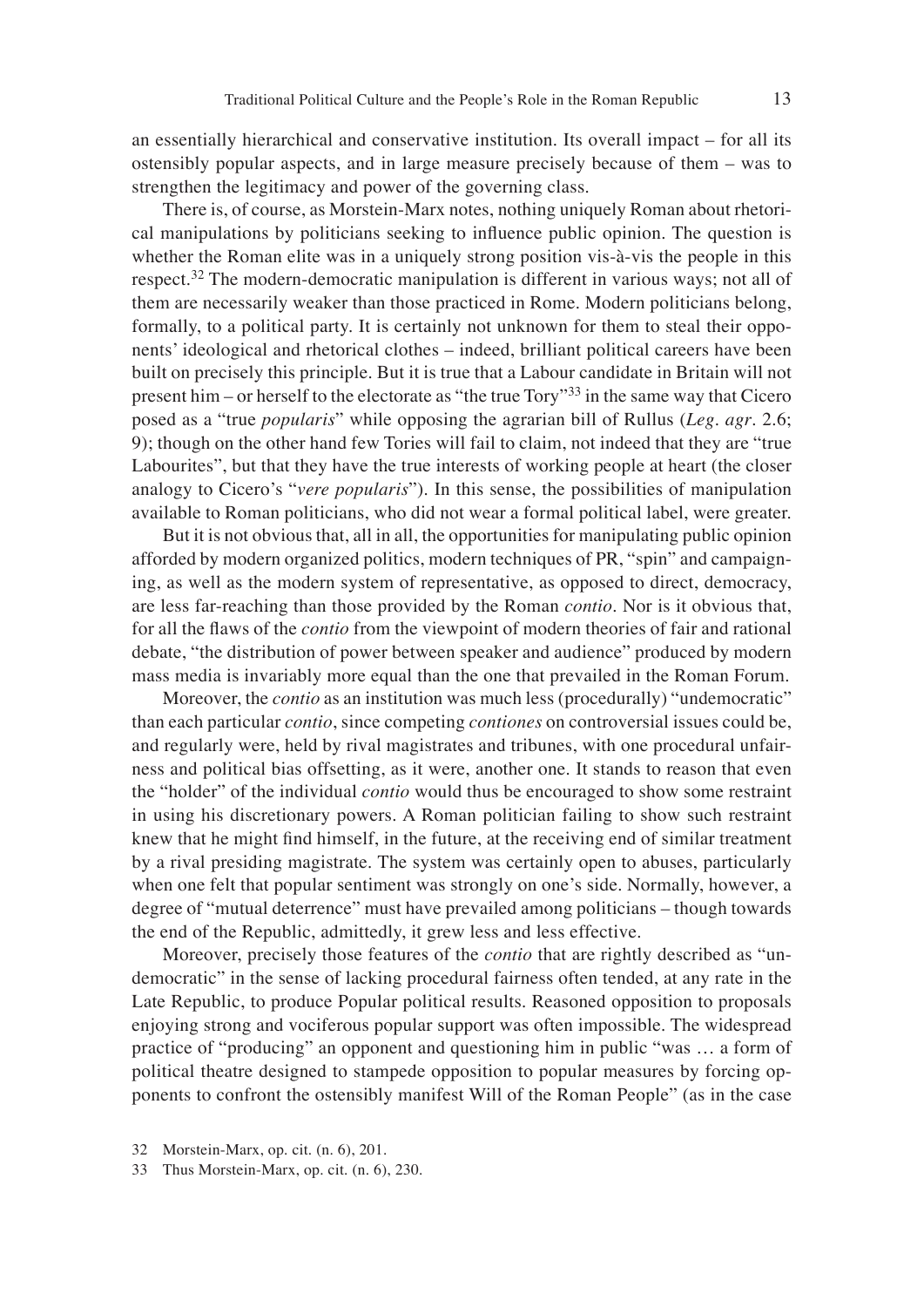of Caesar "producing" his fellow-consul Bibulus in a turbulent *contio* in the hope of breaking his opposition to the agrarian law of 59).<sup>34</sup>

Confronting an angry crowd while trying to prevent it from having its way on an issue close to its heart was, no doubt, a highly unpleasant experience.<sup>35</sup> This aspect of Roman *contio*, while it was indeed procedurally "undemocratic", made it – and hence the entire system – more popular politically and, in an important sense, even procedurally, since it helped overcome not just reasoned opposition but also procedural obstruction. A tribune trying to veto a popular piece of legislation could not "send his veto" to the assembly the way an American president sends his veto to Congress: he had to come to the Forum and literally "face the music". Moreover, the Republican elite could not rely on a police force to preserve public order and its individual members' safety. Personal attendants were not always a sufficient protection against physical threats; much less could they shield one from the sheer unpleasantness of direct contact with hostile throngs. The speaker's platform in the Forum, however elevated, was a far cry from the balcony overlooking the Piazza Venezia. Deferential though it might have been to social hierarchy, the Roman (particularly late-Republican) mob could be very tough on an individual "hierarch" who had aroused its ire. He could take scant comfort from the fact that the mob was at the same time deferring to one of his rivals, fellow "hierarchs". On a notorious occasion at the height of the street violence that plagued the Republic's last yeas, the mob burned down the Senate-house itself (Asc. 32–33 C). Of course, it was thereby paying its last respects to Clodius, the great populist aristocrat, rather than rebelling against social hierarchy as such. The Roman mob could certainly go a long way without rebelling against social hierarchy as such.

The sheer weight of the people's physical presence – potent enough even without violence or open threats – surely helped deter many of those who might consider using their powers in order to obstruct the popular will. During the last century of the Republic, with increased violence and intimidation in the assemblies, "a legislative veto will in practice have been nearly impossible to sustain against strong evidence of the Roman People's overwhelming support for a law".<sup>36</sup>

It is true that the "manifest Will of the Roman People" could not assert itself directly but only in a mediated form, as formulated by those members of the elite who had the right to translate it into specific proposals. These people had ample opportunities to orchestrate and manipulate public expressions of popular sentiment. The popular will

- 34 Morstein-Marx, op. cit. (n. 6), 167. For a strong emphasis on the Popular character of the Late-Republican *contio* see Tiersch, op. cit. (n. 6), 57ff., esp. 64.
- 35 See, e. g., Dio 36.30.3–4; Plut. *Pomp*. 26.6; cf. Val. Max. 3.8.6; Cic. *Q. Fr*. 2.3.2. See Sall. *Jug*. 34.1 on the people's threatening reaction in 111 to a tribune's veto in the service of the oligarchy. For the mob assaulting Octavius after his deposition see Plut. *Tib*. 12.3. For violence and intimidation against people of rank *in contione* see e. g. Plut. *Pomp*. 25.6; Asc. 58 C; Dio 36.30.3–4; Val. Max. 3.8.3; Cic. *Dom*. 110; Plut. *Cat. Min*. 33; App. *B. Civ*. 2.11; Dio 36.24.1–4; 38.4.2; 38.6.2–3; 38.16.5; 39.33.4. The *Lex Manilia*, on which we have Cicero's polite refutation of the opposition's arguments, was, according to Plutarch, passed after most senators forbore to speak against it in public "for fear of the people" (*Pomp*. 30.4) – though the fear was not necessarily that of physical violence (cf. n. 16 and text).

<sup>36</sup> Morstein-Marx, op. cit. (n. 6), 126.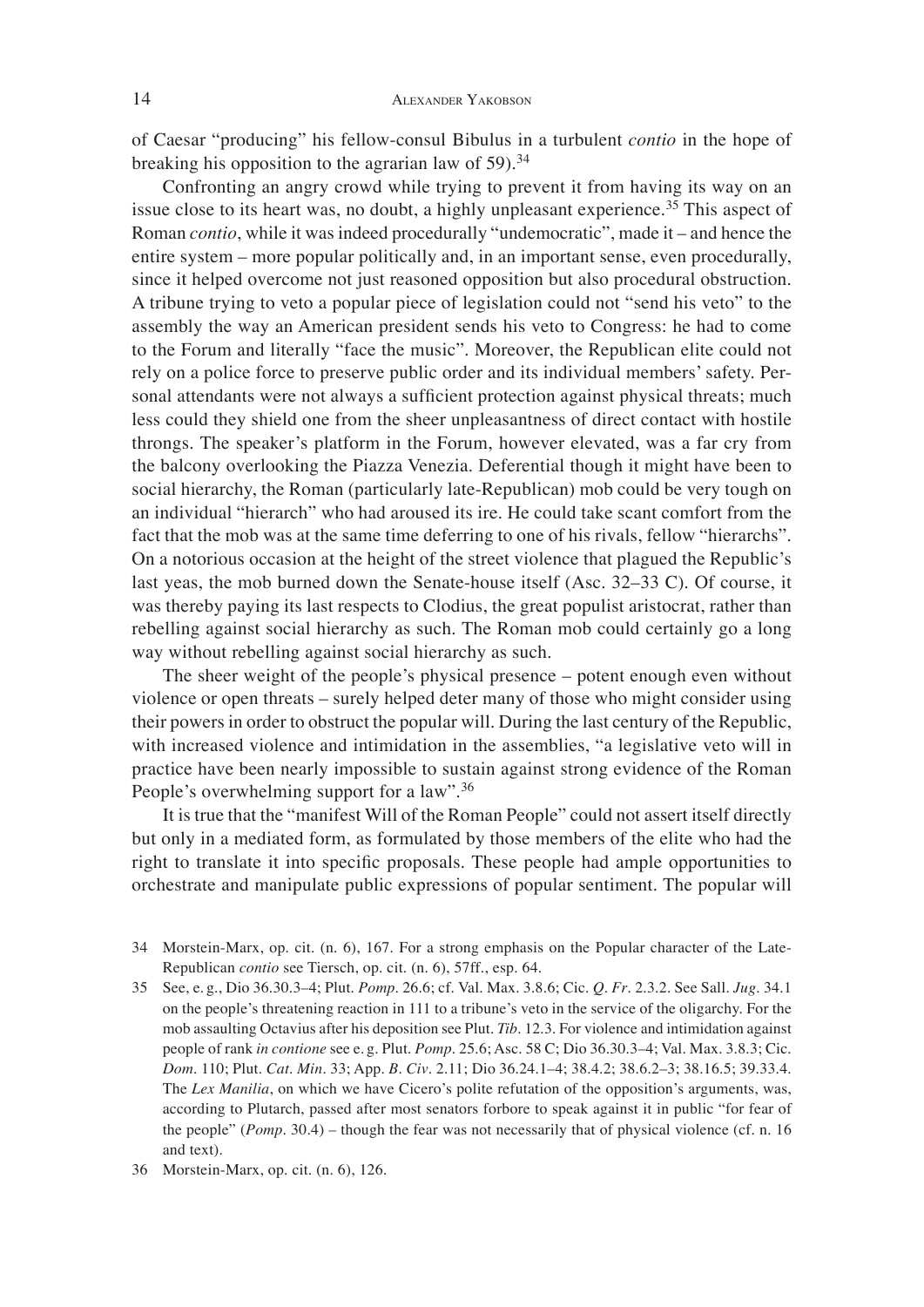was thus, in a certain sense, "created in the process of being articulated".<sup>37</sup> The Roman politicians' ability to shape public discourse even as they were giving expression to popular demands must have been considerable – but not limitless. Tiberius Gracchus surely had all the resources of aristocratic manipulation at his disposal. But it should not be imagined that he could have mobilized popular sentiment on some other issue that would have suited his political purposes just as easily as he tapped it on the thorny issue of agrarian reform.

Cicero, defending Pompey's role in the restoration of tribunes' powers in 70 B.C., argues that strong popular pressure had made the reform unavoidable: "It was incumbent on a wise citizen not to leave to some dangerous demagogue a cause that was not vicious in itself and so popular that it could not be opposed" (*Leg*. 3.26). Pompey's career in the 60s was advanced by grateful tribunes using their restored legislative powers. Though the exact details of any bill were naturally formulated by the proposer, the popular demand for the restoration of the tribunate had existed for years prior to Pompey's decision to take it up;<sup>38</sup> it was not really, in this case, "created in the process" of being articulated" by Pompey.

In the case of Tiberius Gracchus' agrarian bill, Plutarch tells us that, apart from other influences, he was urged on "by the people themselves, who posted writings on housewalls, and monuments, calling on him to recover for the poor the public land" (*Tib. Grac*. 9.7). If so, the popular demand for an agrarian reform pre-dated its articulation by Tiberius – though presumably only in a general form. The crucial details of the bill still had to be supplied by the tribune himself. However, as far as the general direction of the reform is concerned, the popular will seems to have manipulated him no less than the other way around. In both those cases, admittedly, the people needed a Sempronius Gracchus or a Pompey in order to translate their wishes into effective political action. But the fact that popular demands were espoused by such powerful individuals greatly benefitted the cause of reform.

The people, as we have seen, are said to have "demanded" (*flagitavit*) the introduction of the ballot (Cic. *Leg*. 3.34). We are not told how this demand was communicated, but Roman crowds had plenty of opportunities to voice their demands by the simple expedient of shouting, as happened in 57 when Cicero was induced by such calls addressed to him to make a motion in the Senate appointing Pompey to solve the grain crisis (*Dom*. 14–17; cf. *Leg. Man*. 44). Usually, it is true, we do not hear of a clearly articulated popular demand prior to a Popular legislative proposal. Sometimes, no doubt, such details failed to survive in the remaining sources. It does, however, appear that the popular spokesmen who, by definition, belonged to the political class, enjoyed in practice a wide "margin of appreciation" as to which popular wishes and grievances they chose to act upon, and how. This, indeed, reflects the power of the Roman elite. But when a tribune proposed one of the Late Republic's grain laws, it is a pretty safe guess that he was not "creating" a popular demand for cheap or free bread but voicing it.

<sup>37</sup> Morstein-Marx (n. 6), 33. This, it should be noted, also applies to a modern representative democracy.

<sup>38</sup> The first step had been taken, after prolonged agitation, in 75. Cf. Cic. *Verr*. 1. 44 on the strength of the popular sentiment on the issue (a reluctant admission by Q. Catulus).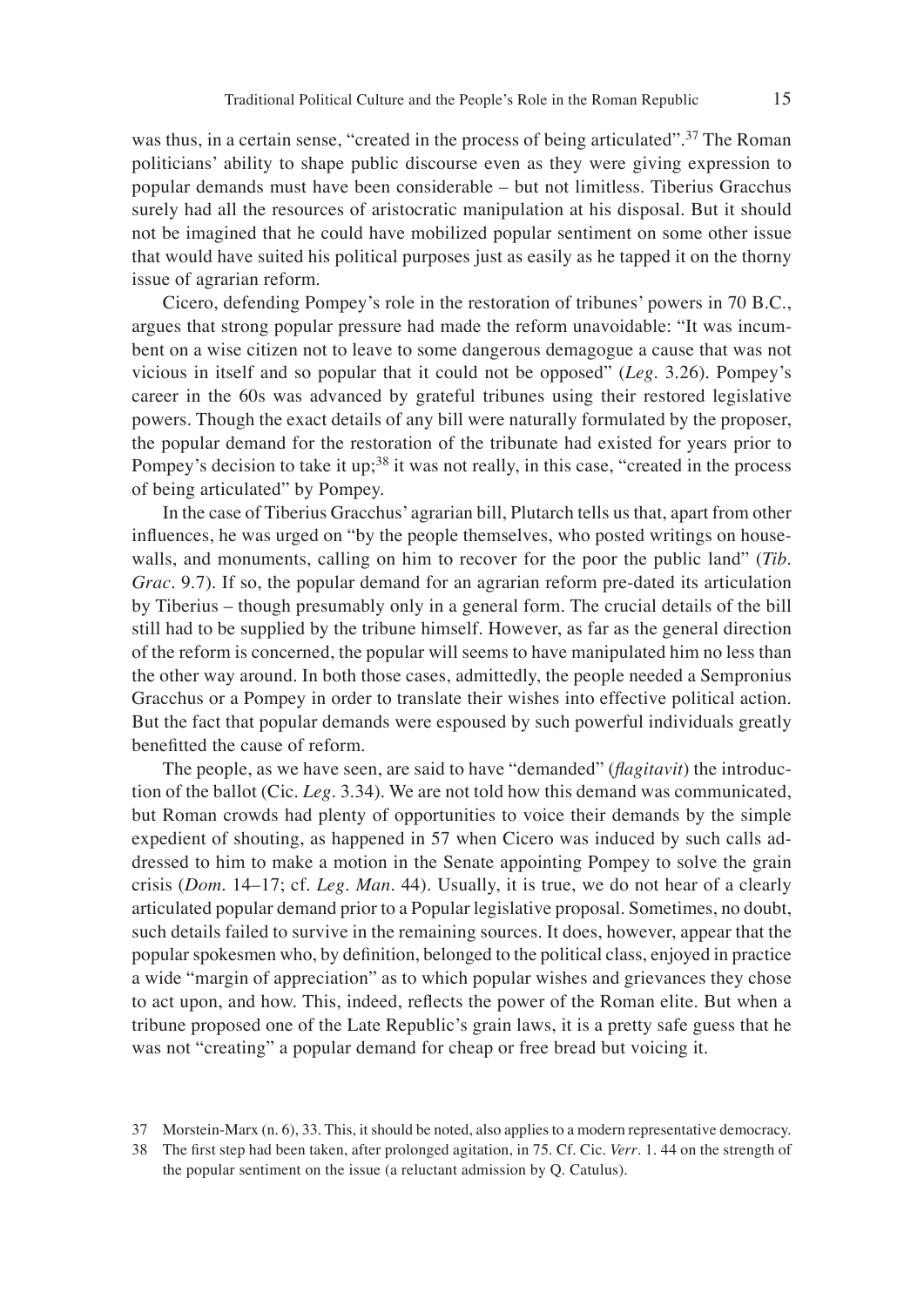## 16 ALEXANDER YAKOBSON

As for the people's ability to make informed choices faced with the "ideological monotony" of the *contio* – this must often have been a challenge. But it is hard to believe that a regular *contio*-goer would be unable to distinguish between Cicero's perfunctory professions of respect for the Gracchi and Memmius' inflammatory references to them<sup>39</sup> – or between Memmius' pretended defence of senatorial authority and that of Cicero or other *optimates*. The difference in tone between Cicero's speeches at their most "Popular" and the genuinely *popularis* rhetoric that appears in Sallust (which surely reflects contemporary usage, whether or not it accurately relates what was said decades earlier) is immediately apparent even to us. The contemporary popular audience of contional speeches should not be conceived as lacking all political discernment and wholly at the mercy of elite manipulators.

#### IV. Cicero's *De Lege Agraria*: a limitless manipulation?

Cicero's speech to the People against the agrarian bill of Rullus is perhaps the most notorious example of successful elite manipulation of public opinion, cited to justify pessimistic evaluations of the *contio* as an institution providing the populace with significant leverage in the political system.<sup>40</sup> Here, according to this view, is a case of elite cultural hegemony with a vengeance. It should however be noted that having presented himself to his audience as *consul popularis* (2.6), Cicero goes on to interpret the term *popularis* in a thoroughly – and quite candidly – conservative fashion. A true friend of the people is someone who supports the preservation of the present form of government which guarantees the people's true interests: liberty, peace, repose, credit, finality of judicial decisions, avoidance of excessive personal powers (2.7–10; cf. 102–103). No true friend of the people could support the "proclaiming of some largesse which can be promised in words but cannot possibly in reality be given without draining the treasury" (10). Even if Gaius Gracchus sounded like a champion of the treasury in his speeches, their tenor must have been very different.

Conservatives of all ages would immediately recognize Cicero as their man upon reading these passages; many of them would not at all be surprised or taken aback by his professions of fidelity to the people's freedom and true interests. There is no reason to assume that the Roman populace was won over by Cicero because it mistook him for a *popularis* in some radical and subversive sense; moreover, by rhetorically asking for

39 See n. 25 above and text. While praising the Gracchi and their reforms, Cicero says nothing about their murder and certainly does not denounce their senatorial murderers – unlike Memmius (and other *populares*: *Rhet. Her*. 4.31; 4.68; Cic. *De Or*. 2. 170 ; Sall. *Jug*. 42 (not written in a radical *popularis* vein, but still very different in tone from Cicero).

40 Thus A. J. E. Bell, "Cicero and the Spectacle of Power", *JRS* 87 (1997), 16; G. Sumner, "Cicero, Pompeius and Rullus", *TAPhA* 97 (1966), 569–582; J.-L. Ferrary, "Rogatio Servilia Agraria", *Athenaeum* 66 (1988), 141–164; Morstein-Marx, op. cit. (n. 6), 194–202. Vasaly, while stressing the highly manipulative presentation of the agrarian bill by Cicero, also suggests that "the framers of the bill left the content vague in order to allow themselves the widest latitude in exercising their powers" – op. cit. (n. 15), 219. This will naturally have made easier Cicero's task of portraying the bill as conferring "regal" powers on the decemvirs.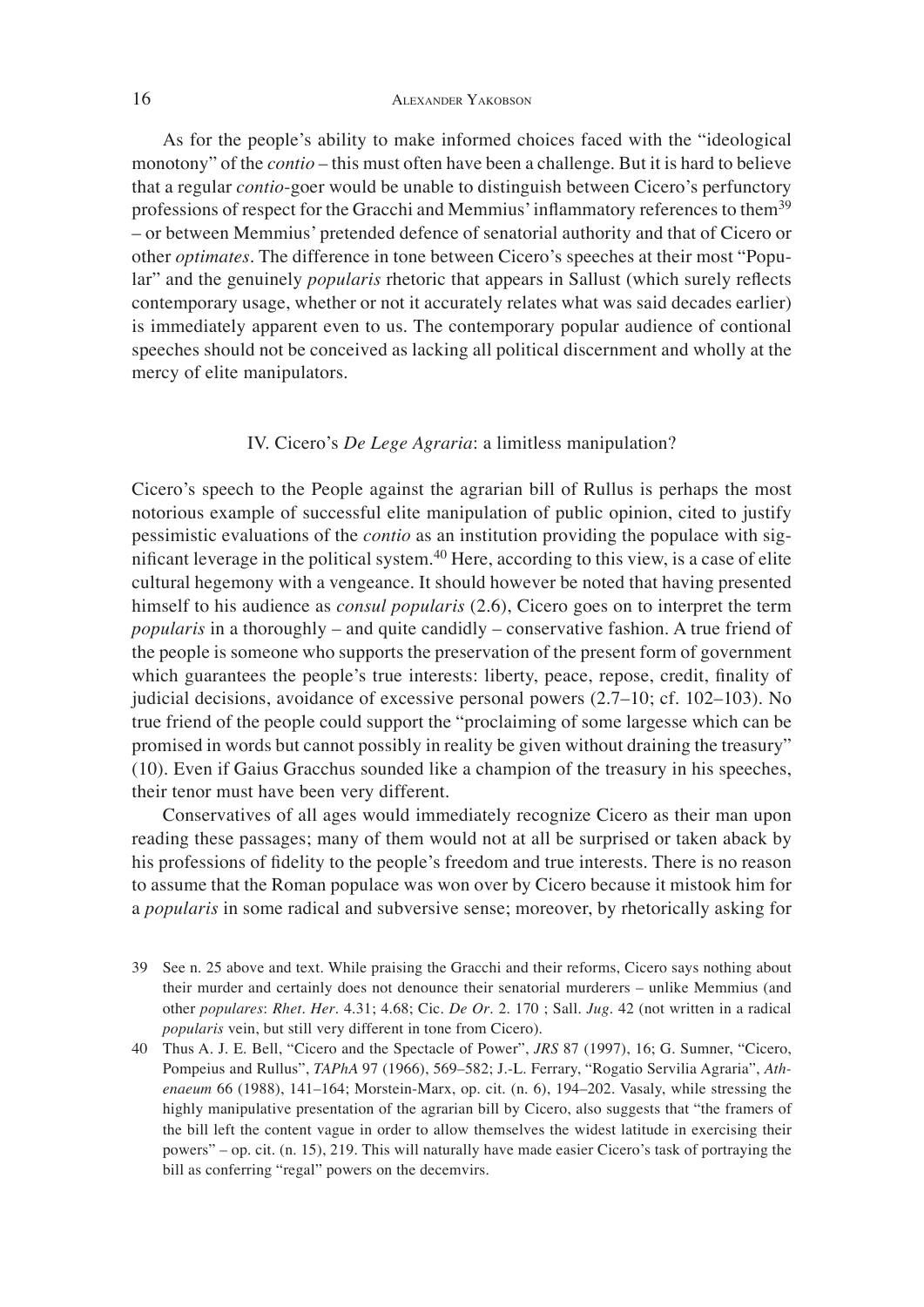his hearers' assistance in defining this term, saying he is in need of their wisdom  $(2.7)$ , Cicero tacitly conceded that his use of it was controversial. Manipulation – certainly, but hardly outright deception. One may question how far Cicero was really trying to mislead his audience as to where, fundamentally, he stood in contemporary politics – though he was certainly disingenuous in his treatment of the bill and of the issue of agrarian legislation in general, and manipulative in his "co-optation" of the Gracchi (as "good *populares*" of old, so unlike Rullus). The degree of manipulation on Cicero's part involved in taking this line of argument at that particular point in his career was considerable – but hardly limitless. He did, after all, have a certain moderate Popular record when he was elected consul (*Com. Pet*. 53), and his optimate stance, adopted from then on, would be relatively moderate too. On a later occasion in 61, he would be willing, unlike the majority of the Senate, to accept a watered-down version of an agrarian bill (Cic. *Att*. 1.19.4).

Cicero's statement that he "is not one of those consuls who, like the majority, think it an abomination (*nefas*) to praise the Gracchi" (*Leg. agr*. 2.10) in fact strongly indicates that this degree of manipulation was not available to a typical optimate consul as far as public references to the Gracchi were concerned. Typical *optimates* would, naturally, claim to be defending the true interests of the people – as numerous other conservatives have argued, far from always unsuccessfully. However, most *optimates* would probably have found it less easy than Cicero in 63, with his Popular credentials, to play with the term *popularis* itself –something that he had done in the Senate as well (*Leg. agr*. 1.23). It should not be assumed that every Roman politician could afford, in addressing the populace, to adopt any rhetorical posture that suited the occasion and expect his audience to "buy" it.

If Cicero's popular audience was impressed when he urged it to reject the agrarian bill by stressing the advantages of urban life for citizens and voters (2.71), this does not necessarily prove that there was no limit to the ability of a Roman "oligarch", posturing as a "true *popularis*", to dupe the people into acting against their own interests. His call on the people to "keep possession of the influence you enjoy, of your liberty, your votes, your dignity, your city, your Forum, your games, your festivals, and all your other enjoyments", and not to "abandon these privileges and this brilliant republic and to settle in the dry sands of Sipontum or in the pestilential swamps of Salapia", however biased in its presentation of the alternatives, could not have been totally divorced from the realities known to his audience.<sup>41</sup>

Moreover, the opponents of the bill had no monopoly on persuasion and, presumably, demagogy: Rullus and other tribunes supporting it spoke in its defence before the people and vigorously attacked Cicero; $42$  he notes that the attacks have had some

- 41 See on this Yakobson, *Elections and Electioneering in Rome. A Study in the Political System of the Late Republic* (1999), 228–229. According to Tiersch, Cicero's arguments could never have persuaded "peasants or veterans really interested in land", although the city populace (dominating the late-Republican tribal assemblies) "possibly accepted" them – op. cit. (n. 6), 62. Cicero's list of *commoda* enjoyed by the urban plebs should not then be dismissed out of hand.
- 42 *Leg. agr*. 2. 13; 3.1; 3.3; 3.10. It is uncertain whether the bill was eventually rejected by the vote of the tribes or perhaps withdrawn under threat of a veto (cf. Cic. *Sull*. 65) once its became clear that popular support for it had been undermined; see Morstein-Marx, op. cit. (n. 6), 192–193. Morstein-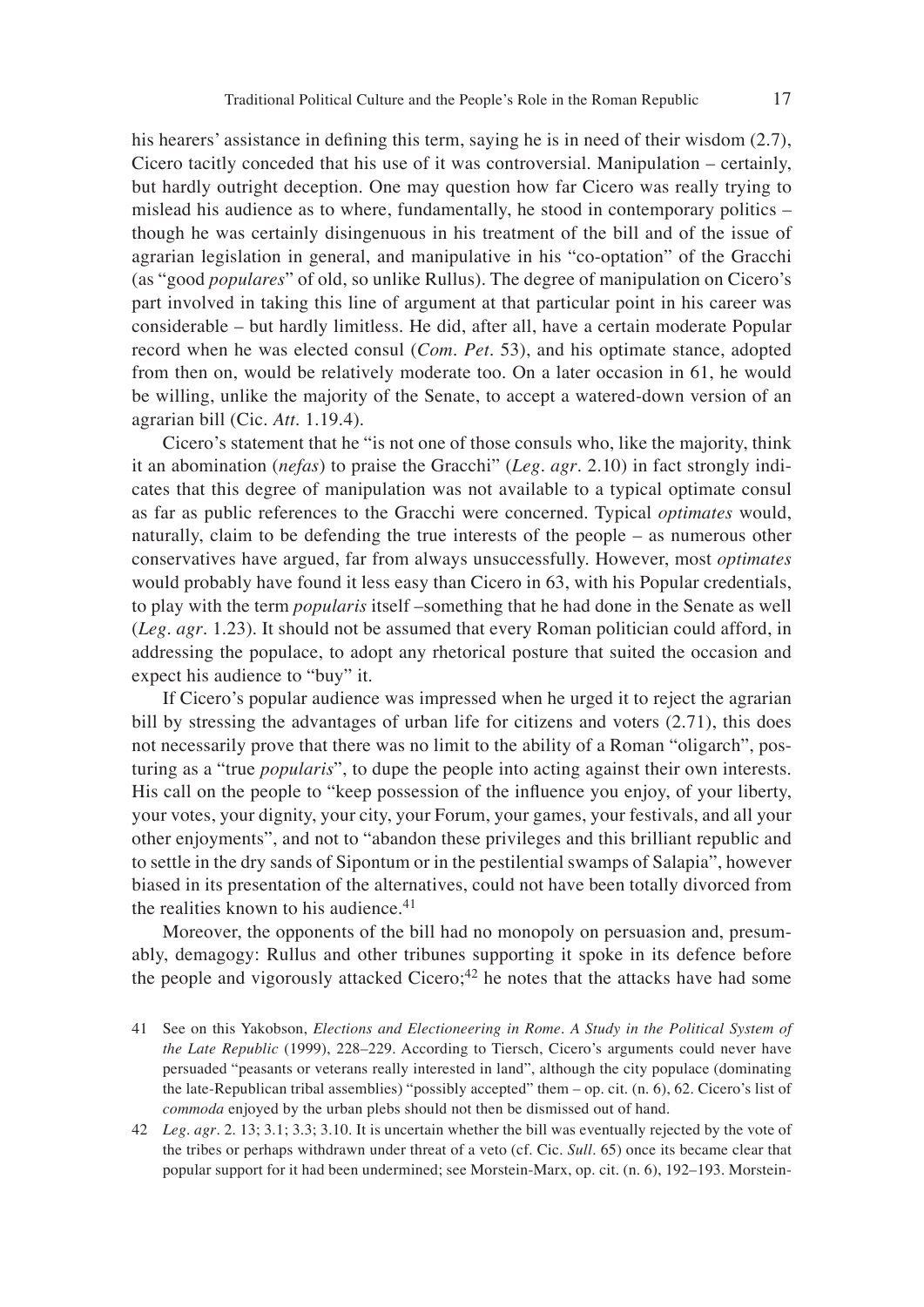effect (3.2). The populace had to choose which "friend of the people" to believe: a consul acknowledging that he had no illustrious ancestors to recommend him (2.1) or a tribune of the plebs who took pride in being a noble (2.20); the consul opposed the bill allegedly on its (de)merits, while acknowledging that there were perfectly respectable precedents for agrarian legislation (2.10). The people's ingrained respect for tradition and deference to hierarchy could provide no clear guidance in this case; if they were brainwashed, as some modern scholars insist, at any rate they were free to choose whom to be brainwashed by.

The populace was not automatically swayed by fine words coming from "oligarchs". It is described as decidedly unimpressed by the rhetoric of *concordia* used by Opimius after the murderous suppression of Gaius Gracchus and his followers (Plut. *C. Gracch*. 17). When "the multitude" is portrayed as troubled by the implications of Octavius' deposition from the office of tribune (Plut. *Tib.* 15; App. *B. Civ.1.14*; cf. Cic. *Leg.* 3.24; *Brut*. 95), this need not imply that it took Tiberius Gracchus' senatorial opponents at face value when they pretended to be defending the tribunes' rights: the precedent created by the deposition might well give cause for genuine concern from the people's viewpoint. In a treatise addressed to a high-class audience Cicero makes Laelius note that while a *contio* is made of "most ignorant men", it is nevertheless usually capable of distinguishing between a *popularis*, i. e. a demagogue, and a serious statesman; it is thus possible to persuade the people, with the help of *auctoritas* and good arguments, to vote down a Popular bill; two recent examples are cited (Cic. *Amic*. 95–97, dramatic date – 129 B.C.). "Laelius" naturally does not refer to the possibility of demagogy coming from the opposite direction, but there seems to be no reason to assume that in such cases the Roman populace would be wholly incapable of seeing through the rhetorical smokescreen. Cicero's Laelius speaks after the tribunate of Tiberius Gracchus, but his words purport to reflect middle-Republican realities – another indication that the oftenstressed dichotomy between the Middle and the Late Republic may well be overstated.

"Ideological monotony" of the prevailing political discourse is by no means a uniquely Roman phenomenon. Relatively subtle nuances within the same broad rhetorical pattern that may be lost on an outsider are often obvious enough to insiders and contemporaries. Rival US politicians invoking "the American dream" and the various themes, symbols and historical examples traditionally associated with it may sound "ideologically monotonous" enough to an outsider; this does not mean that a meaningful debate is impossible within the broad confines of this discourse. The labels adopted by the rival American parties have, from the outset, belonged to a common ideological stock: "We are all Republicans – we are all Federalists" – said Thomas Jefferson in his first inaugural address. The same is of course true for Republicans and Democrats

Marx notes the people's negative reaction at a *contio* might effectively doom a legislative proposal before it had a chance to be put to a vote, impelling the proposer to withdraw it, or "provoking" a veto (124). Hence the fact that a bill was only very rarely voted down need not imply that there was anything automatic about the voters' eventual acquiescence and that the assemblies' role was essentially ritualistic, as argued by E. Flaig in "Entscheidung und Konsens. Zu den Feldern der politischen Kommunikation zwischen Aristokratie und Plebs", in M. Jehne (ed.), *Demokratie in Rom? Die Rolle des Volkes in der Politik der römischen Republik* (1995), 77–84. See on this also Jehne, op. cit. (n. 3), 232.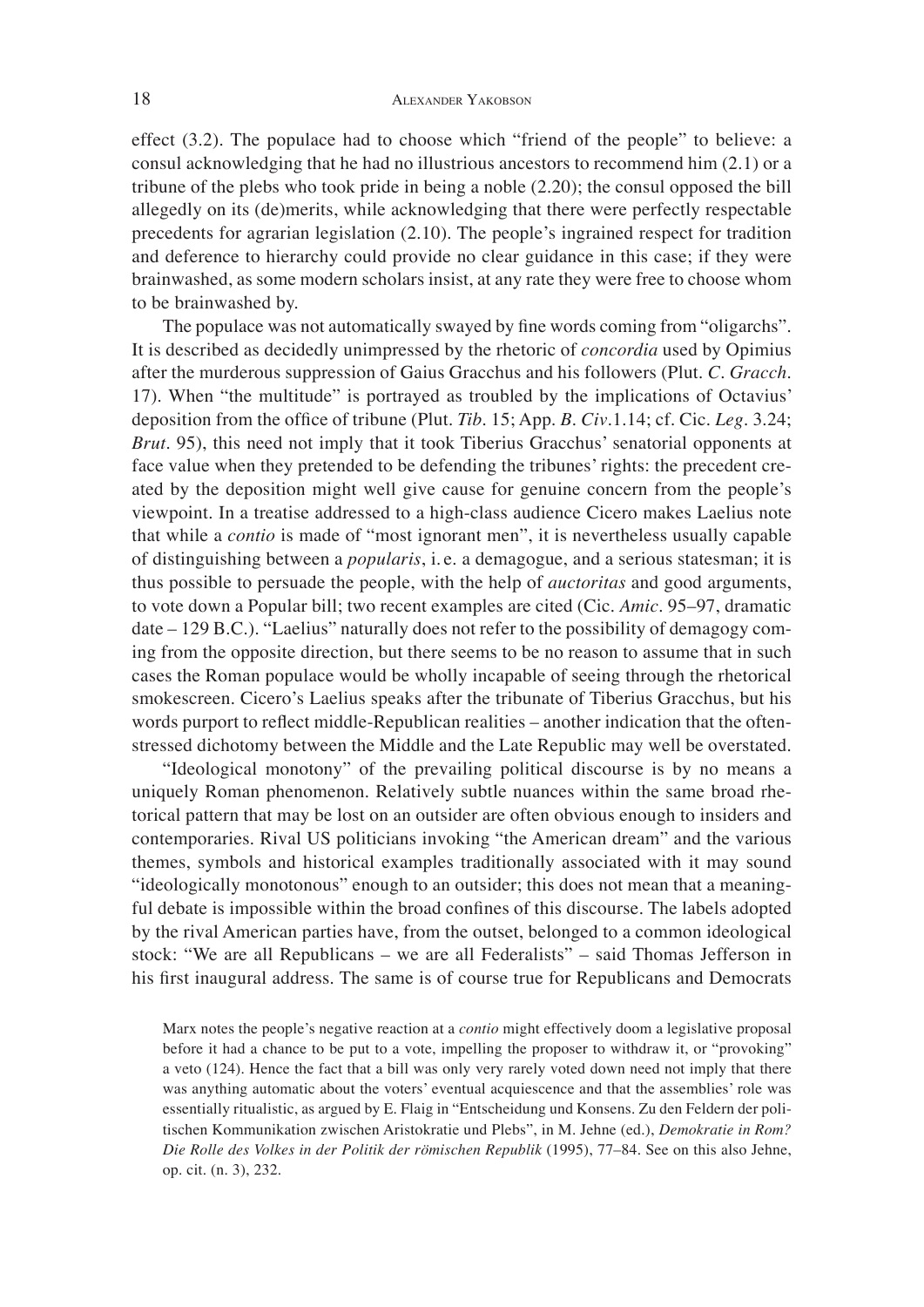today. The American "ideological monotony" certainly contributes to the fundamental stability of the system. But it has also empowered critics and reformers and legitimized challenges to the status quo – some of them fairly radical – in the name of the commonlyacknowledged principles on which the system is avowedly based.

In Europe, fundamental ideological differences have traditionally been more pronounced, with correspondingly dissimilar party labels. However, a German voter today is presumed to be able to make significant political choices between parties and politicians all of whom are fully committed to "the free democratic order", "the social market economy", drawing the right lessons from Germany's past, protecting the environment, ensuring gender equality, strengthening the European Union – as well as to NATO, world peace, international law, human rights, combating terrorism and many other good things. This, no doubt, gives rise to various manipulations – but the voters are, presumably, not entirely helpless in coping with them.

#### V. Conclusions

The cultural and ideological foundations of the power of the Roman elite are well worth looking into, now that most scholars no longer assume that the populace was either wholly marginalized or could somehow be forced to vote in a way that suited the oligarchy. There is room for a Roman version of Gramsci's thought regarding the cultural hegemony of the ruling class. The political culture of the Republic was indeed traditional and hierarchical. Respect for tradition and hierarchy was constantly re-enforced by the Republic's rituals and spectacles and by the rhetoric heard from the Rostra.

However, Republican tradition itself was far from being unambiguously "oligarchic", just as the elite (defined in large measure by the outcome of popular elections) was far from always united in the face of popular wishes and demands. The more "oligarchic" elements were not alone in shaping Roman tradition throughout the Republic's history, nor were they its sole legitimate interpreters. It lent itself to different and contradictory uses; it was drawn upon by conservatives and reformers alike.<sup>43</sup> If it required all upperclass speakers to proclaim their devotion to the people and their liberty, this both made the people more willing to put their trust in the elite, and, at the same time, validated their self-perception as the ultimate legitimate authority in the Republic. Whenever a prominent member of the elite, with all his prestige and authority, chose to seek political advancement by playing the Popular card, both bulwarks of the oligarchy – the people's respect for tradition and hierarchy and the fact that popular demands could be translated into legitimate political action only by being taken up by members of the elite – became highly counterproductive from the hierarchy's own point of view.

We should not, then, think in terms of a purely – or overwhelmingly – aristocratic culture largely neutralizing the (now widely conceded) popular aspect of the Republican system of government. The political culture of the Republic was, in its own way, "mixed", in the Polybian sense, presenting a complicated symbiosis of elitist and popular elements – though it is likely, and hardly surprising, that the political culture was, all

<sup>43</sup> Cf. Wiseman op. cit. (n. 20), 18: "Both ideologies were represented in the tradition."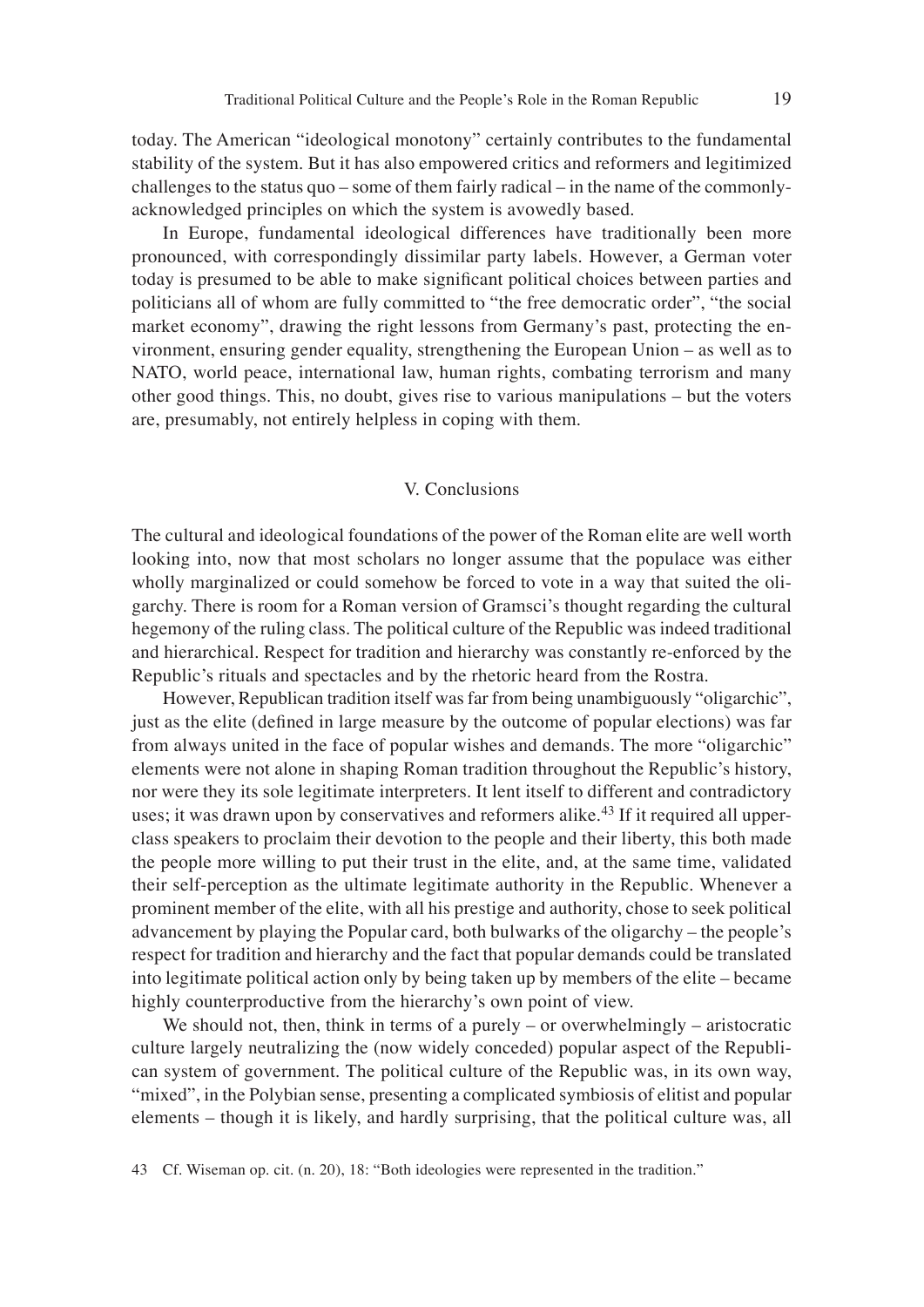in all, more conservative than the constitutional structure. Nor should the interaction between those two aspects, the elitist and the popular, be seen, despite the obvious tensions between them, as a "zero-sum game" – either on the cultural-ideological level or on the structural-political one. They were inseparably intertwined and often re-enforced each other.

It remains nevertheless true that for all the Popular uses to which it could be put, the political culture of the Republic was, in the final analysis, far more conducive to preserving the existing social and political order – and hence the enormous benefits which the elite was reaping from it – than to subverting it. The very flexibility of the system, the fact that it allowed, and in a certain sense even encouraged, attacks from within, while making attacks from without nearly impossible, enhanced its overall stability. It served as a safety valve and greatly narrowed the range of conceivable changes, making any wholesale alternative to the existing system virtually unthinkable.<sup>44</sup>. But when a system needs to be maintained with the help of such powerful safety valves, they can no longer be regarded as something peripheral to the system. They become one of its essential characteristics. The popular aspect of Republican politics can be perceived as ultimately serving the interests of the elite by legitimizing its rule . 45 But the elite had to pay a considerable price for this service.

That the Republican system served the Roman governing class well is beyond doubt. Did the common people too benefit from it to a significant – though of course far from equal – degree? It can be claimed that they benefitted so little that the system is not "entitled" to be defined as genuinely responsive to popular needs and demands – even in the Late Republic, for all its Popular agitation.<sup>46</sup> This is debatable. Different periods brought various benefits to the Roman populace. One should take into account not just legislative *largitiones* (the grain laws and the agrarian laws), but also private largesse of various kinds, from direct bribery to fully legitimate displays of generosity on the part of actual or prospective candidates. These are clearly attested as helping advance one's political career; their huge and ever-increasing scale (tapping, in the Late Republic, the wealth of the Empire) was, in part, a result of the political and electoral clout of the Roman populace. From the early Republic up to the first decades of the second century, extensive land allotments in Italy were an important way of benefitting the people (without asking the Roman rich to give up "their" land, as Tiberius Gracchus had to do). As long as a typical Roman soldier was also a voter, this had to be taken into account by his commanders, especially when booty was distributed. The late-Republican city populace was virtually exempt from military service, and, since 167, Roman citizens

- 45 Both generally and as regards popular elections in particular; see Hölkeskamp, op. cit. (n. 6), 83.
- 46 See, e. g., Morstein-Marx, op. cit. (n. 6), 286. Tiersch, on the contrary, argues that Rome's military successes brought tangible material benefits to the populace (mainly through the distribution of booty and colonization), greatly enhancing the popular legitimacy of the senatorial elite – op. cit. (n. 6), 48; in my view, she underestimates the extent to which similar, though not identical, factors continued to operate in the Late Republic. For an earlier period see K. J. Hölkeskamp, "Conquest, Competition and Consensus: Roman Expansion in Italy and the Rise of the *Nobilitas*", *Historia* 42 (1993), 12–39.

<sup>44</sup> See on this Ch. Meier, *Res Publica Amissa* (1966); see Hölkeskamp, op. cit. (n. 6), 41–49; Morstein-Marx, op. cit. (n. 6), 277.